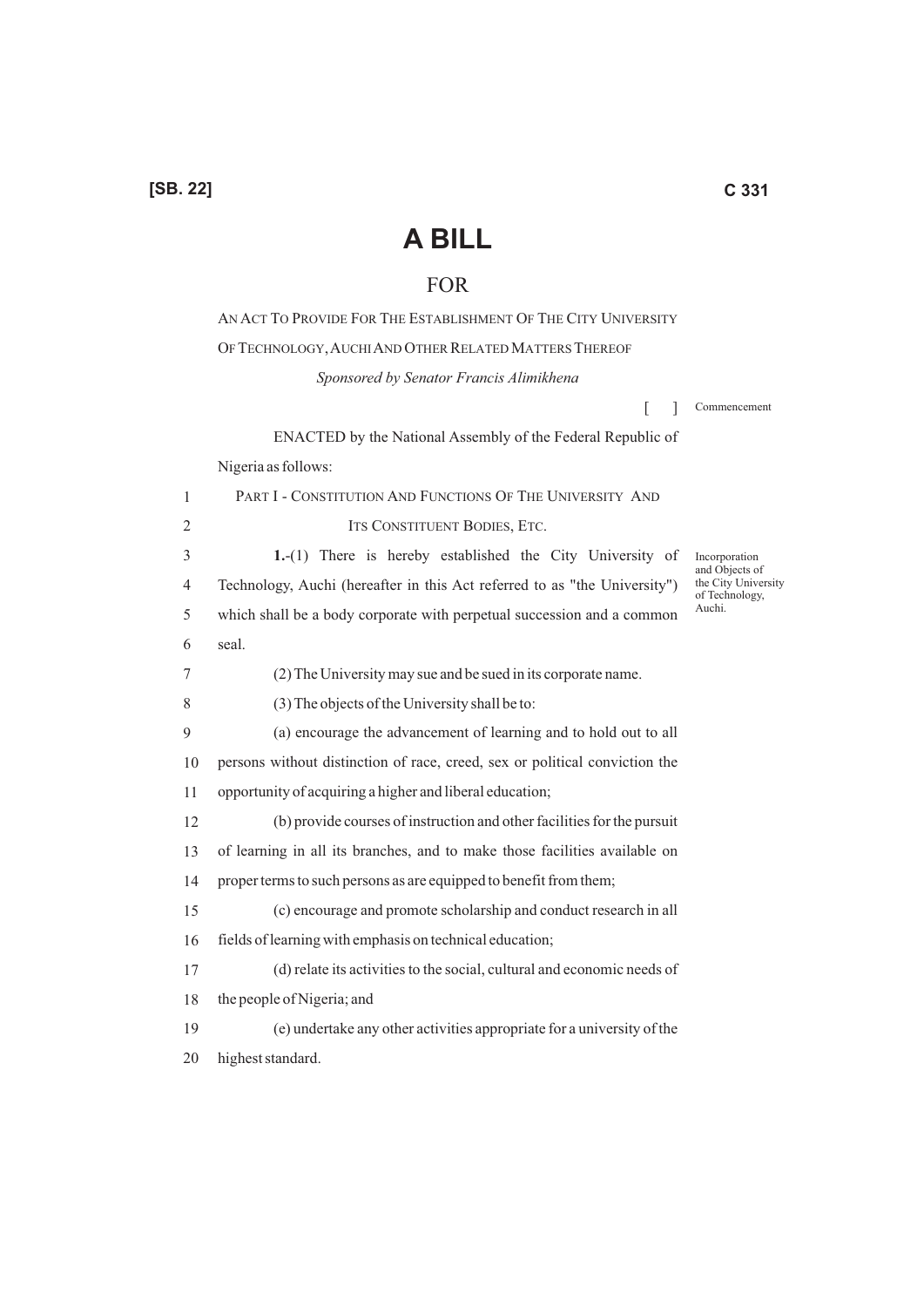| Constitution and<br>Principal Officers<br>of the University | 1              | 2.-(1) The University shall consist of:                                          |
|-------------------------------------------------------------|----------------|----------------------------------------------------------------------------------|
|                                                             | 2              | (a) a Chancellor;                                                                |
|                                                             | 3              | (b) a Pro-Chancellor and a Council;                                              |
|                                                             | $\overline{4}$ | (c) a Vice-Chancellor and a Senate;                                              |
|                                                             | 5              | (d) Deputy Vice-Chancellor                                                       |
|                                                             | 6              | (e) a body to be called Congregation;                                            |
|                                                             | 7              | (f) a body to be called Convocation;                                             |
|                                                             | 8              | (g) the campuses and colleges of the University;                                 |
|                                                             | 9              | (h) the faculties, schools, institutes and other teaching and research           |
|                                                             | 10             | units of the University;                                                         |
|                                                             | 11             | (i) the persons holding the offices constituted by the First Schedule to         |
|                                                             | 12             | this Act other than those mentioned in paragraphs (a) to (c) of this subsection; |
|                                                             | 13             | (j) all graduates and undergraduates; and                                        |
|                                                             | 14             | (k) all other persons who are members of the University in accordance            |
|                                                             | 15             | with provision made by statute in that behalf.                                   |
|                                                             | 16             | (2) The First Schedule to this Act shall have effect with respect to the         |
|                                                             | 17             | principal officers of the University therein mentioned.                          |
|                                                             | 18             | (3) Provision shall be made by Statute with respect to the constitution          |
|                                                             | 19             | of the following bodies, namely the Council, the Senate, Congregation and        |
|                                                             | 20             | Convocation.                                                                     |
| Powers of the<br>University and                             | 21             | 3.-(1) For the carrying out its objects as specified in section 1 of this        |
| their Exercise                                              | 22             | Act the University shall have power:                                             |
|                                                             | 23             | (a) to establish such campuses, colleges, faculties, institutes, schools,        |
|                                                             | 24             | extra-mural departments and other teaching and research units within the         |
|                                                             | 25             | University as may from time to time seem necessary or desirable subject to the   |
|                                                             | 26             | approval of the National Universities Commission;                                |
|                                                             | 27             | (b) to institute professorships, readerships, lectureships and other             |
|                                                             | 28             | posts and offices and to make appointments thereto;                              |
|                                                             | 29             | (c) to institute and award fellowships, scholarships, exhibitions,               |
|                                                             |                |                                                                                  |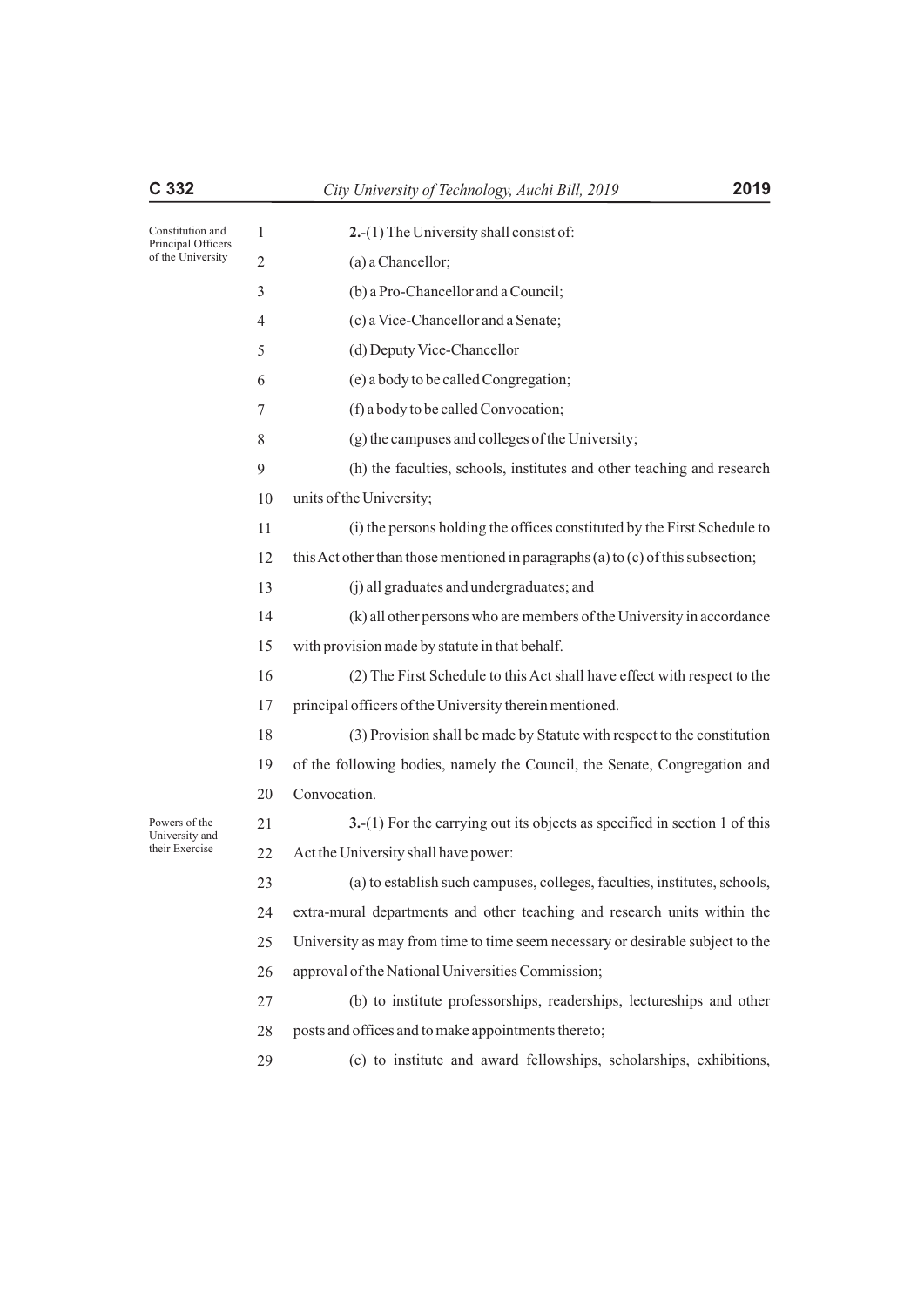| 2019         | City University of Technology, Auchi Bill, 2019                                | C 333 |
|--------------|--------------------------------------------------------------------------------|-------|
| $\mathbf{1}$ | bursaries, medals, prizes and other titles, distinctions, awards and forms of  |       |
| 2            | assistance;                                                                    |       |
| 3            | (d) to provide for the discipline and welfare of members of the                |       |
| 4            | University;                                                                    |       |
| 5            | (e) to hold examinations and grant degrees, diplomas, certificates             |       |
| 6            | and other distinctions to persons who have pursued a course of study           |       |
| 7            | approved by the University and have satisfied such other requirements as the   |       |
| 8            | University may lay down;                                                       |       |
| 9            | (f) to grant honorary degrees, fellowships or academic titles;                 |       |
| 10           | (g) to demand and receive from any student or any other person                 |       |
| 11           | attending the University for the purpose of instruction such fees as the       |       |
| 12           | University may from time to time determine, subject to the overall directives  |       |
| 13           | of the Minister;                                                               |       |
| 14           | (h) subject to section 19 of this Act, to acquire, hold, grant, charge         |       |
| 15           | or otherwise deal with or dispose of movable and immovable property            |       |
| 16           | wherever situate;                                                              |       |
| 17           | (i) to accept gifts, legacies and donations, but without obligation to         |       |
| 18           | accept the same for a particular purpose unless it approves the terms and      |       |
| 19           | conditions attaching thereto;                                                  |       |
| 20           | (j) to enter into contracts, establish trusts, act as trustee, solely or       |       |
| 21           | jointly with any other person, and employ and act through agents;              |       |
| 22           | (k) to erect, provide, equip and maintain libraries, laboratories,             |       |
| 23           | lecture halls, halls of residence, refectories, sports grounds, playing fields |       |
| 24           | and other buildings or things necessary or suitable or convenient for any of   |       |
| 25           | the objects of the University;                                                 |       |
| 26           | (1) to hold public lectures and to undertake printing, publishing and          |       |
| 27           | bookselling;                                                                   |       |
| 28           | (m) subject to any limitations or conditions imposed by statute, to            |       |
| 29           | invest any moneys appertaining to the University by way of endowment,          |       |
| 30           | whether for general or special purposes, and such other moneys as may not      |       |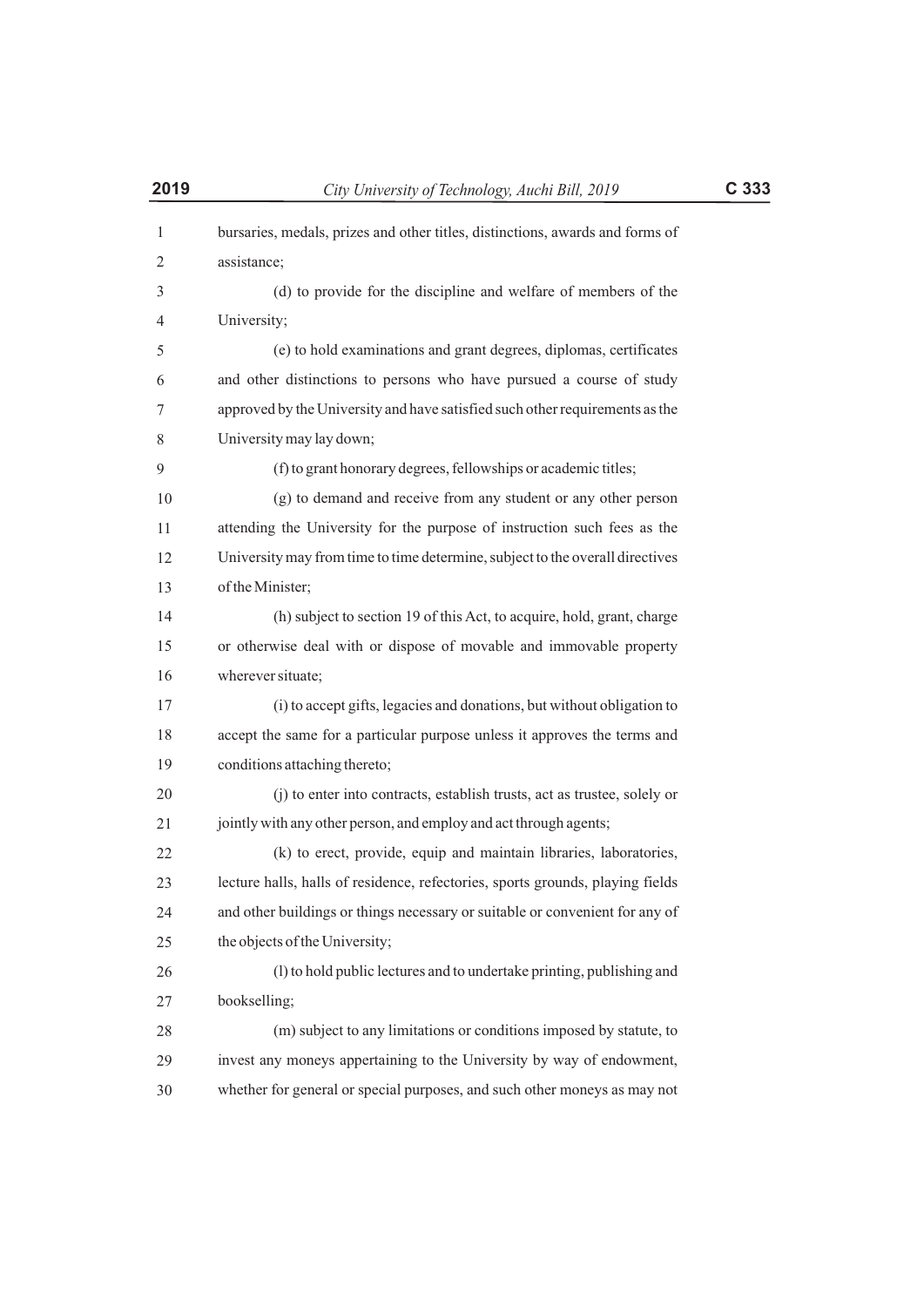| 1  | be immediately required for current expenditure, in any investments or             |
|----|------------------------------------------------------------------------------------|
| 2  | securities or in the purchase or improvement of land, with power from time to      |
| 3  | time to vary any such investments, and to deposit any moneys for the time          |
| 4  | being uninvested with any bank on deposit or current account;                      |
| 5  | (n) to borrow, whether on interest or not and if need be upon the                  |
| 6  | security of any or all of the property movable or immovable of the University,     |
| 7  | such moneys as the Council may from time to time in its discretion find it         |
| 8  | necessary or expedient to borrow or to guarantee any loan, advances or credit      |
| 9  | facilities;                                                                        |
| 10 | (o) to make gifts for any charitable purpose;                                      |
| 11 | (p) to arrange for the general welfare of children of members of staff;            |
| 12 | (q) to do anything which it is authorised or required by this Act or by            |
| 13 | statute to do; and                                                                 |
| 14 | (r) to do all such acts or things, whether or not incidental to the                |
| 15 | foregoing powers, as may advance the objects of the University.                    |
| 16 | (2) Subject to the provisions of this Act and of the statutes and without          |
| 17 | prejudice to section 7(2) of this Act, the powers conferred on the University by   |
| 18 | subsection (1) of this section shall be exercisable on behalf of the University by |
| 19 | the Council or by the Senate or in any other manner which may be authorised        |
| 20 | by statute.                                                                        |
| 21 |                                                                                    |
|    | (3) The power of the University to establish further campuses and                  |
| 22 | colleges within the University shall be exercisable by statute and not             |
| 23 | otherwise.                                                                         |
| 24 | 4.-(1) The chancellor shall, in relation to the University, take                   |
| 25 | precedence before all other members of the University, and when he is present      |
| 26 | shall preside at all meetings of convocation held for conferring degrees.          |
| 27 | (2) The Pro-Chancellor shall, in relation to the University, take                  |

29 and except the Vice-Chancellor when acting as chairman of congregation or

30 convocation the Pro-Chancellor shall, when he is present, be the chairman at all

Functions of the Chancellor and Pro-Chancellor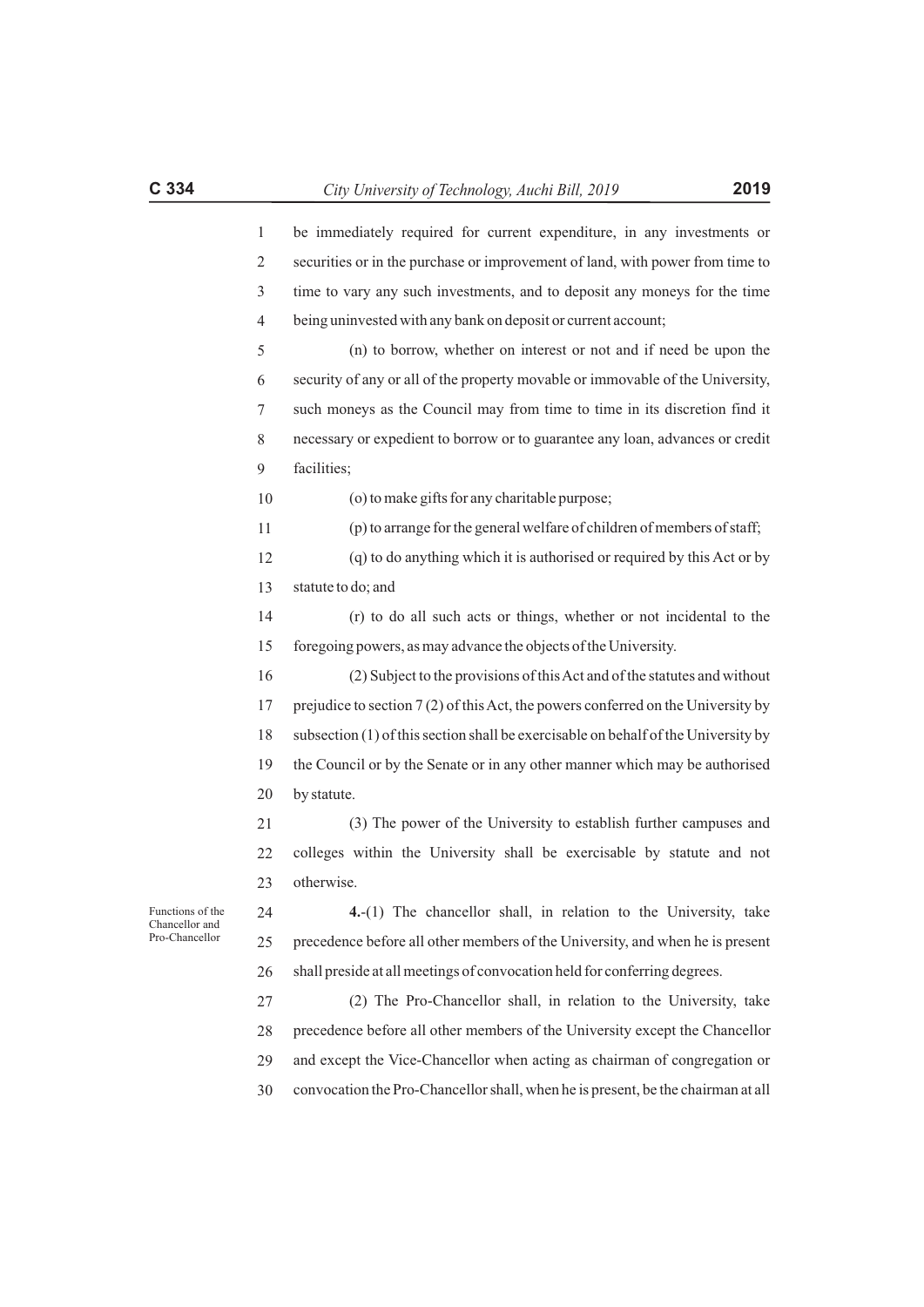| $\mathbf{1}$ | meetings of the Council                                                         |                                        |
|--------------|---------------------------------------------------------------------------------|----------------------------------------|
| 2            | 5.-(1) Subject to the provisions of this Act relating to the visitor, the       | Functions of the<br>Council and its    |
| 3            | Council shall be the governing body of the University and shall be charged      | Finance and<br><b>General Purposes</b> |
| 4            | with the general control and superintendence of the policy, finances and        | Committee                              |
| 5            | property of the university, including its public relations.                     |                                        |
| 6            | (2) There shall be a committee of the Council, to be known as the               |                                        |
| 7            | finance and general purposes committee, which shall, subject to the             |                                        |
| 8            | directions of the Council, exercise control over the property and expenditure   |                                        |
| 9            | of the University and perform such other functions of the Council as the        |                                        |
| 10           | Council may from time to time delegate to it.                                   |                                        |
| 11           | (3) Provision shall be made by statute with respect to the                      |                                        |
| 12           | constitution of the finance and general purposes committee.                     |                                        |
| 13           | (4) The Council shall ensure that proper accounts of the University             |                                        |
| 14           | are kept and that the accounts of the University are audited annually by        |                                        |
| 15           | auditors appointed by the Council from the list and in accordance with          |                                        |
| 16           | guidelines supplied by the Auditor-General of the Federation; and that an       |                                        |
| 17           | annual report is published by the University together with certified copies of  |                                        |
| 18           | the said accounts as audited.                                                   |                                        |
| 19           | (5) Subject to this Act the statutes, the Council and the finance and           |                                        |
| 20           | general purposes committee may each make rules for the purpose of               |                                        |
| 21           | exercising any of their respective functions or of regulating their own         |                                        |
| 22           | procedure.                                                                      |                                        |
| 23           | $(6)$ Rules made under subsection $(5)$ of this section by the finance          |                                        |
| 24           | and general purposes committee shall not come into force unless approved        |                                        |
| 25           | by the Council; and in so far and to the extent that any rules so made by that  |                                        |
| 26           | committee conflict with any directions given by the Council (whether            |                                        |
| 27           | before or after the coming into force of the rules in question), the directions |                                        |
| 28           | of the Council shall prevail.                                                   |                                        |
| 29           | (7) There shall be paid to the members of the Council, of the                   |                                        |
| 30           | finance and general purposes committee and of any other committee set up        |                                        |
|              |                                                                                 |                                        |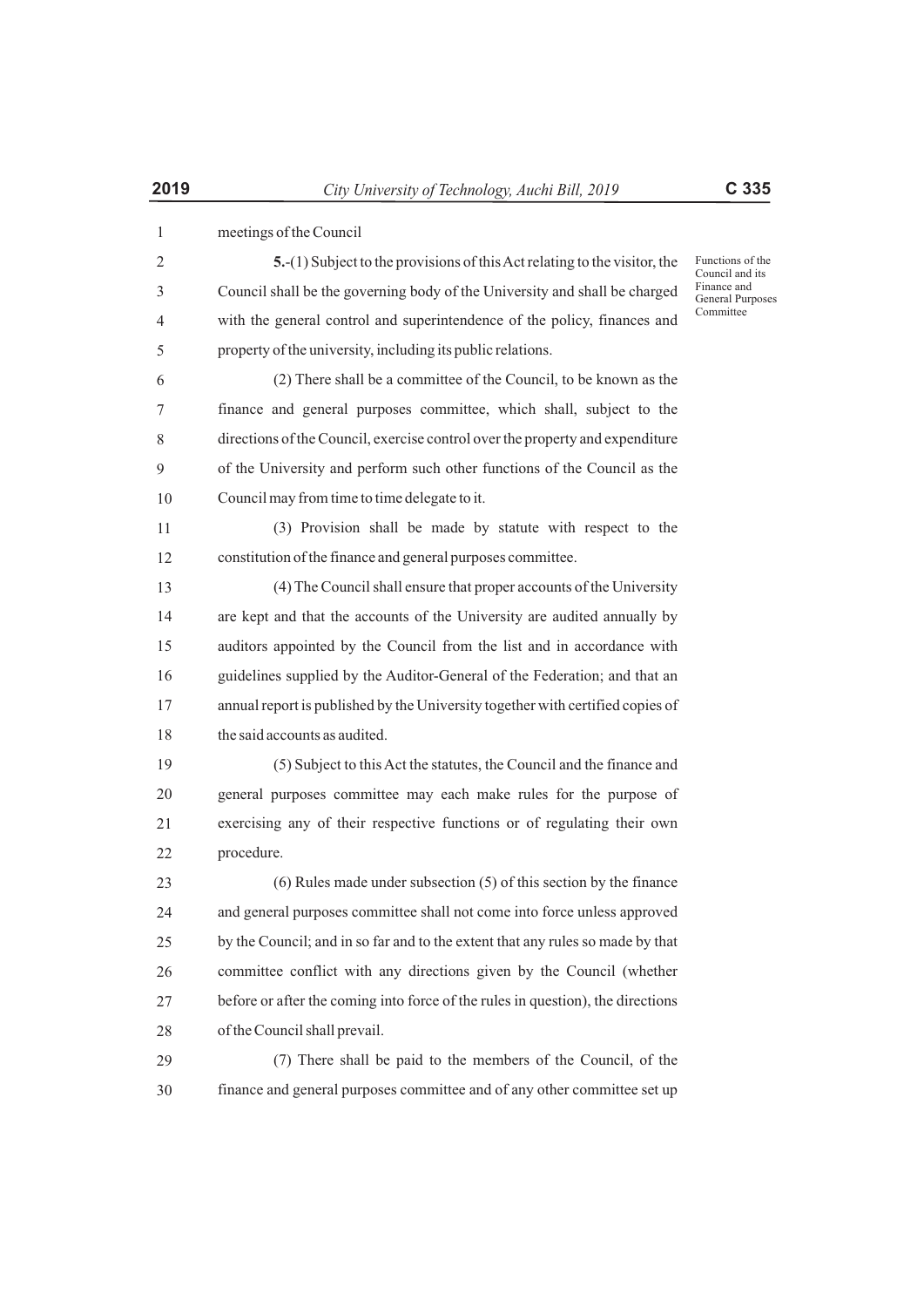1 2 3 4 5 6 7 8 9 10 11 12 13 14 15 16 17 18 19 20 21 22 23 24 25 26 27 28 29 30 by the Council respectively allowances in respect of traveling and other reasonable expenses, at such rates as may from time to time be fixed by the Council. (8) The Council shall meet as and when necessary for the performance of its functions under this Act, and shall meet at least three times in every year. (9) If requested in writing by any five members of the Council, the chairman shall within twenty-eight days after the receipt of such request call a meeting of the Council; and the request shall specify the business to be considered at the meeting and no business not so specified shall be transacted at that meeting. **6.**-(1) Subject to section 5 of this Act and subsections (3) and (4) of this section, and to the provisions of this Act relating to the visitor, it shall be the general function of the Senate to organise and control the teaching of the University, the admission (where no other enactment provides to the contrary) of students and the discipline of students and to promote research at the University. (2) Without prejudice to the generality of subsection (1) of this section and subject as there mentioned, it shall in particular be the function of the Senate to make provision for: (a) the establishment, organisation and control of campuses, colleges, faculties, departments, schools, institutes and other teaching and research units of the University, and the allocation of responsibility for different branches of learning; (b) the organisation and control of courses of study at the University and o' the examinations held in conjunction with those courses, including the appointment of examiners, both internal and external; (c) the award of degrees, and such other qualifications as may be prescribed, in connection with examinations held as aforesaid; (d) the making of recommendations to the Council with respect to the Functions of the Senate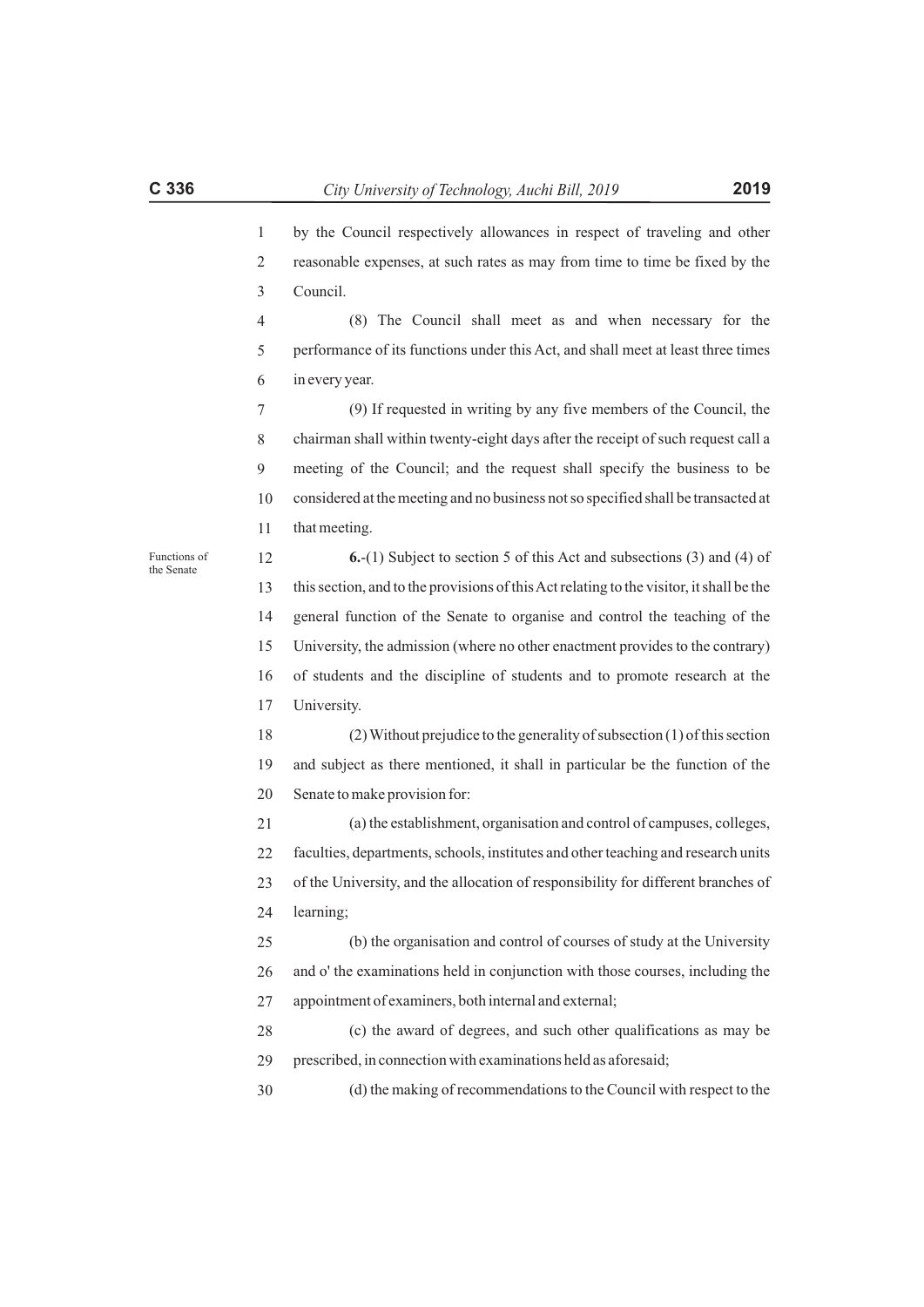| $\mathbf{1}$ | award to any person of an honorary fellowship or honorary degree or the title  |
|--------------|--------------------------------------------------------------------------------|
| 2            | or professor emeritus;                                                         |
| 3            | (e) the establishment, organisation and control of halls or residence          |
| 4            | and similar institutions at the University;                                    |
| 5            | (f) the supervision of the welfare of students at the University and           |
| 6            | the regulations of their conduct;                                              |
| 7            | (g) the granting of fellowships, scholarships, prizes and similar              |
| 8            | awards in so far as the awards are within the control of the University; and   |
| 9            | (h) determining what descriptions of dress shall be academic dress             |
| 10           | for the purposes of the University, and regulating the use of academic dress.  |
| 11           | (3) The Senate shall not establish any new campus, college,                    |
| 12           | faculty, department, school, institute or other teaching and research units of |
| 13           | the University, or any hail of residence or similar institution at the         |
| 14           | University, without the approval of the Council.                               |
| 15           | (4) Subject to this Act and the statutes, the Senate may make                  |
| 16           | regulations for the purpose of exercising any function conferred on it either  |
| 17           | by the foregoing provisions of this section or otherwise or for the purpose of |
| 18           | making provision for any matter for which provision by regulation is           |
| 19           | authorised or required by this Act or by statute.                              |
| 20           | (5) Regulations shall provide that at least one of the persons                 |
| 21           | appointed as the examiners at each final or professional examination held in   |
| 22           | conjunction with any course of study at the University is not a teacher at the |
| 23           | University but is a teacher of the branch of learning to which the course      |
| 24           | relates at some other university of high repute.                               |
| 25           | (6) Subject to a right of appeal to the Council from a decision of the         |
| 26           | Senate under this subsection, the Senate may deprive any person of any         |
| 27           | degree, diploma, or other award of the University which has been conferred     |
| 28           | upon him if after due enquiry he is shown to have been guilty of               |
| 29           | dishonourable or scandalous conduct in gaining admission into the              |
| 30           | University or obtaining that award.                                            |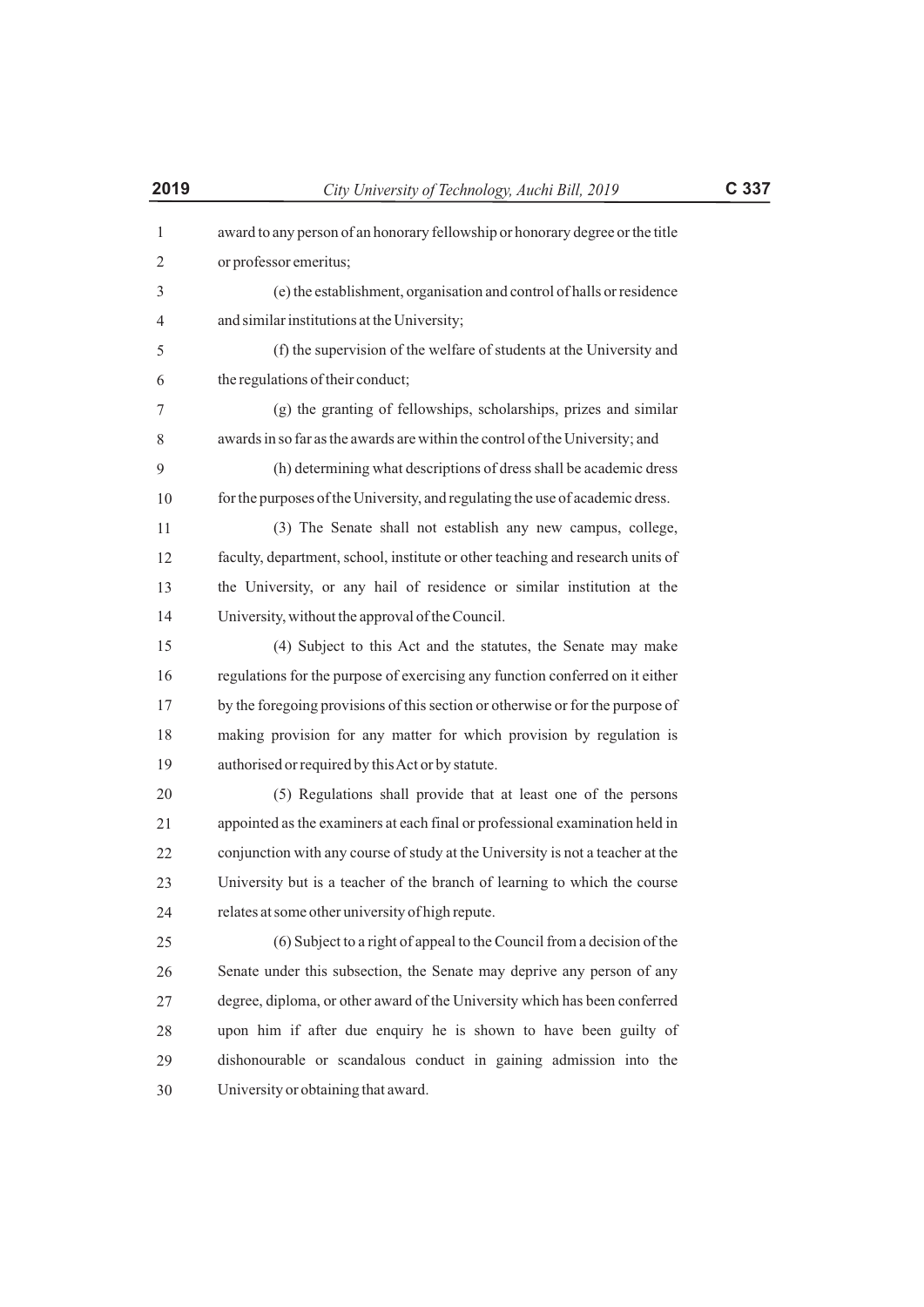| C 338                                  |                | 2019<br>City University of Technology, Auchi Bill, 2019                            |
|----------------------------------------|----------------|------------------------------------------------------------------------------------|
| Functions of the                       | $\mathbf{1}$   | 7.-(1) The Vice-Chancellor shall, in relation to the University, take              |
| Vice-Chancellor                        | 2              | precedence before all other members of the University except the chancellor        |
|                                        | 3              | and, subject to section 4 of this Act, except the Pro-Chancellor and any other     |
|                                        | $\overline{4}$ | person for the time being acting as chairman of the Council.                       |
|                                        | 5              | (2) Subject to sections 5, 6 and 13 of this Act, the Vice-Chancellor               |
|                                        | 6              | shall have the general function, in addition to any other functions conferred on   |
|                                        | 7              | him by this Act or otherwise, of directing the activities of the University, and   |
|                                        | 8              | shall to the exclusion of any other person or authority be the chief executive and |
|                                        | 9              | academic officer of the University and ex-officio chairman of the Senate.          |
| Transfer of                            | 10             | 8.-(1) All properties held by or on behalf of the Federal Polytechnic,             |
| Functions, etc.                        | 11             | Auchi shall, by virtue of this subsection and without further assurance, be        |
|                                        | 12             | vested in the University and be held by it for the purposes of the University.     |
|                                        | 13             | (2) The provisions of the Second Schedule to this Act shall have effect            |
|                                        | 14             | with respect to, and to matters arising from, the transfer of property by this     |
|                                        | 15             | section and with respect to the other matters mentioned in that Schedule.          |
| Power of                               | 16             | 9.-(1) Subject to this Act, the University may make statutes for any of            |
| make Statutes,                         | 17             | the following purposes, that is to say:                                            |
| Property,<br>University to<br>Cap. 192 | 18             | (a) making provision with respect to the composition and constitution              |
|                                        | 19             | of any authority of the University;                                                |
|                                        | 20             | (b) specifying and regulating the powers and duties of any authority               |
|                                        | 21             | of the University, and regulating any other matter connected with the              |
|                                        | 22             | University or any of its authorities;                                              |
|                                        | 23             | (c) regulating the admission of students where it is done by the                   |
|                                        | 24             | University, and their discipline and welfare;                                      |
|                                        | 25             | (d) determining whether any particular matter is to be treated as an               |
|                                        | 26             | academic or non-academic matter for the purposes of this Act and of any            |
|                                        | 27             | statute, regulation or other instrument made thereunder; or                        |
|                                        | 28             | (e) making provision for any other matter for which provision by                   |
|                                        | 29             | statute is authorised or required by this Act.                                     |
|                                        | 30             | (2) Subject to section 22 (6) of this Act, the Interpretation Act shall            |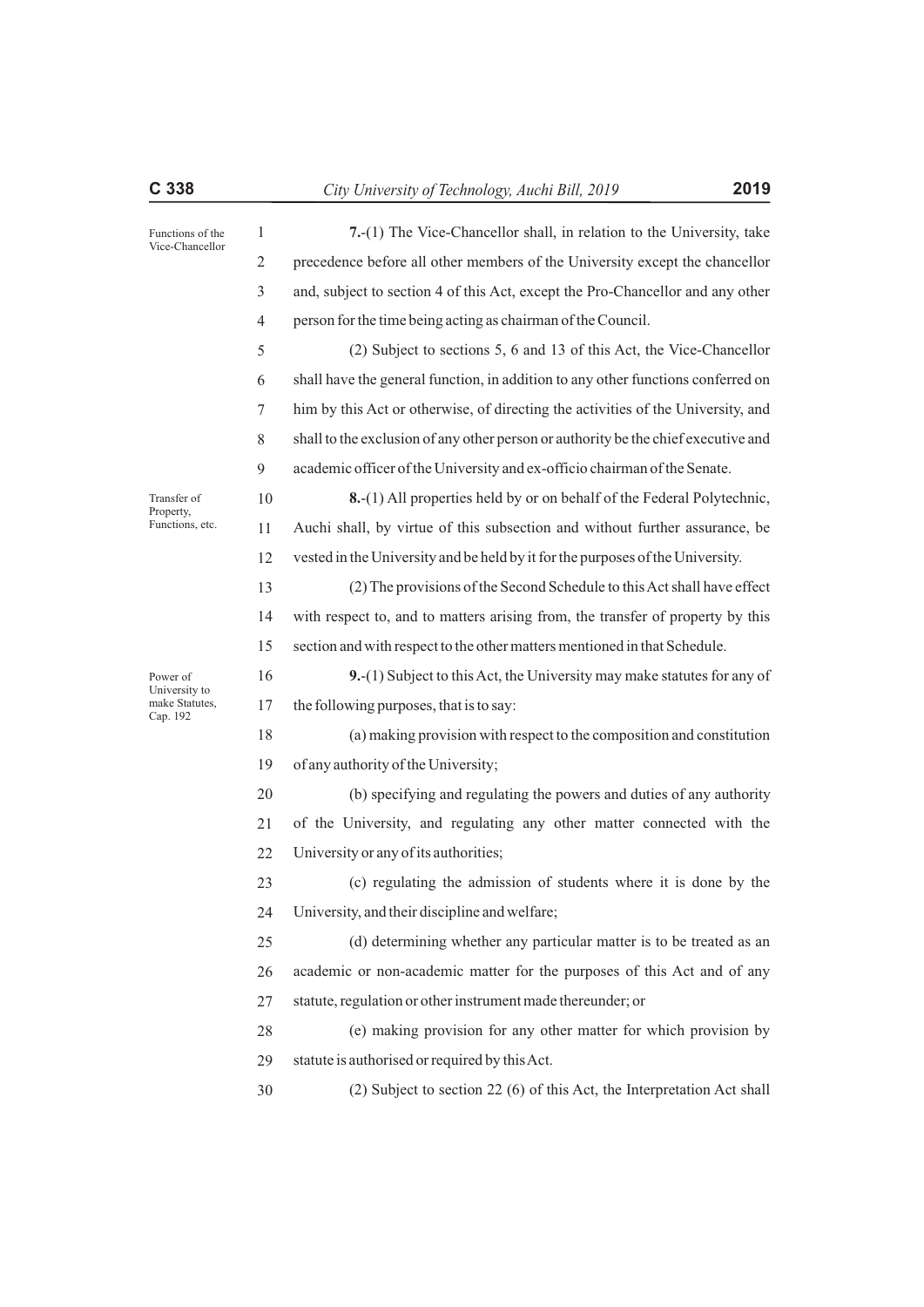| $\mathbf{1}$ | apply in relation to any statute made under this section as it applies to a   |                                                         |
|--------------|-------------------------------------------------------------------------------|---------------------------------------------------------|
| 2            | subsidiary instrument within the meaning of section 27(1) of that Act.        |                                                         |
| 3            | (3) The Statute contained in the Third Schedule to this Act shall be          |                                                         |
| 4            | deemed to have come into force on the commencement of this Act and shall      |                                                         |
| 5            | be deemed to have been made under this section.                               |                                                         |
| 6            | (4) The power to make statutes conferred by this section shall not            |                                                         |
| 7            | be prejudiced or limited in any way by reason of the inclusion or omission of |                                                         |
| 8            | any matter in or from the Statute contained in the Third Schedule to this Act |                                                         |
| 9            | or any subsequent statute.                                                    |                                                         |
| 10           | $10-(1)$ The power of the University to make statutes shall be                | Mode of                                                 |
| 11           | exercised in accordance with the provisions of this section and not           | <b>Exercising Power</b><br>to make Statutes<br>Cap. 192 |
| 12           | otherwise.                                                                    |                                                         |
| 13           | (2) A proposed statute shall not become law unless it has been                |                                                         |
| 14           | approved:                                                                     |                                                         |
| 15           | (a) at a meeting of the Senate, by the votes of not less than two-            |                                                         |
| 16           | thirds of the members present and voting; and                                 |                                                         |
| 17           | (b) at a meeting of the Council, by the votes of not less than two-           |                                                         |
| 18           | thirds of the members present and voting.                                     |                                                         |
| 19           | (3) A proposed statute may originate either in the Senate or in the           |                                                         |
| 20           | Council, and may be approved as required by subsection (2) of this section    |                                                         |
| 21           | by either one of those bodies before the other.                               |                                                         |
| 22           | $(4)$ A statute which:                                                        |                                                         |
| 23           | (a) makes provision for or alters the composition or constitution of          |                                                         |
| 24           | the Council, the Senate or any other authority of the University; or          |                                                         |
| 25           | (b) provides for the establishment of a new campus or college or for          |                                                         |
| 26           | the amendment or revocation of any statute whereby a campus or college is     |                                                         |
| 27           | established, shall not come into operation unless it has been approved by the |                                                         |
| 28           | National Council of Ministers.                                                |                                                         |
| 29           | (5) For the purposes of section $2(2)$ of the Interpretation Act, a           |                                                         |
| 30           | statute shall be treated as being made on the date on which it is duly        |                                                         |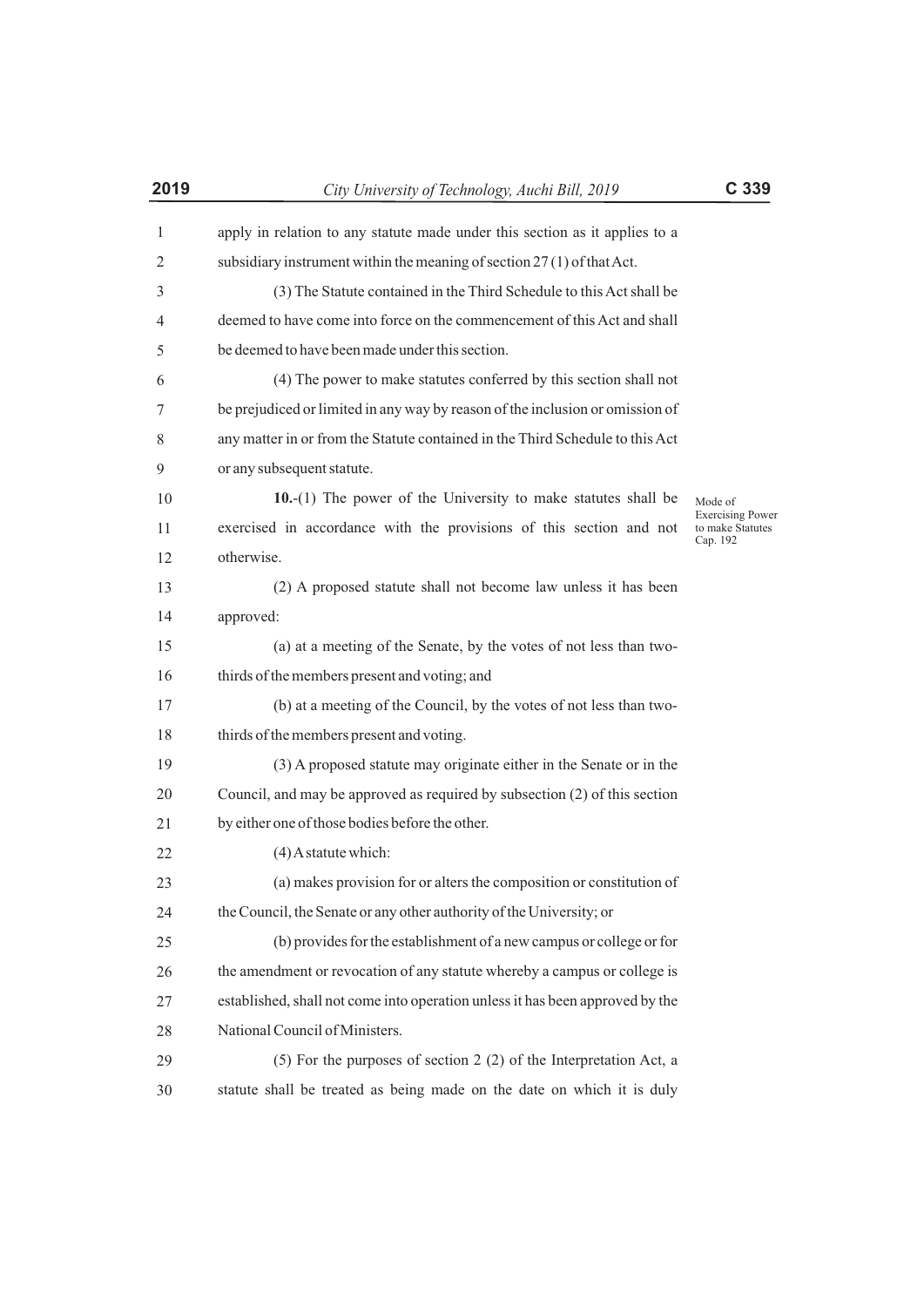Proof of **Statutes** 

Power of Visitor to decide meaning of Statutes

approved by the Council after having been duly approved by the Senate, or on the date on which it is duly approved by the Senate after having been duly approved by the Council, as the case may be or, in the case of a statute falling within subsection (4) of this section, on the date on which it is approved by the National Council of Ministers.

6 7 8 9 **11.** AStatute may be proved in any court by the production of a copy thereof bearing or having affixed to it a certificate purporting to be signed by the Vice-Chancellor or the Registrar to the effect that the copy is a true copy of a statute of the University.

10 11 12 **12.**-(1) In the event of any doubt or dispute arising at any time as to the meaning of any provision of a statute, the matter may be referred to the visitor, who shall take such advice and make such decision thereon as he shall think fit.

13 14 15 16 17 (2) The decision of the Visitor on any matter referred to him under this section shall be binding upon the authorities, staff and students of the University, and where any question as to the meaning of any provision of a statute has been decided by the Visitor under this section, no question as to the meaning of that provision shall be entertained by any court of law in Nigeria:

18 19 20 21 Provided that nothing in this subsection shall affect any power of a court of competent jurisdiction to determine whether any provision of a statute is wholly or partly void as being ultra vires or as being inconsistent with the Constitution of the Federal Republic of Nigeria.

22 23 24 25 26 27 28 29 (3) The foregoing provisions of this section shall apply in relation to any doubt or dispute as to whether any matter is for the purposes of this Act an academic or a non-academic matter as they apply in relation to any such doubt or dispute as is mentioned in subsection (1) of this section; and accordingly the references in subsection (2) of this section to any question as to the meaning of any provision of a statute shall include references to any question as to whether any matter is for the said purposes an academic or a non-academic matter. PART IV - SUPERVISION AND DISCIPLINE **13.**-(1) The President shall be the visitor of the University.

The Visitor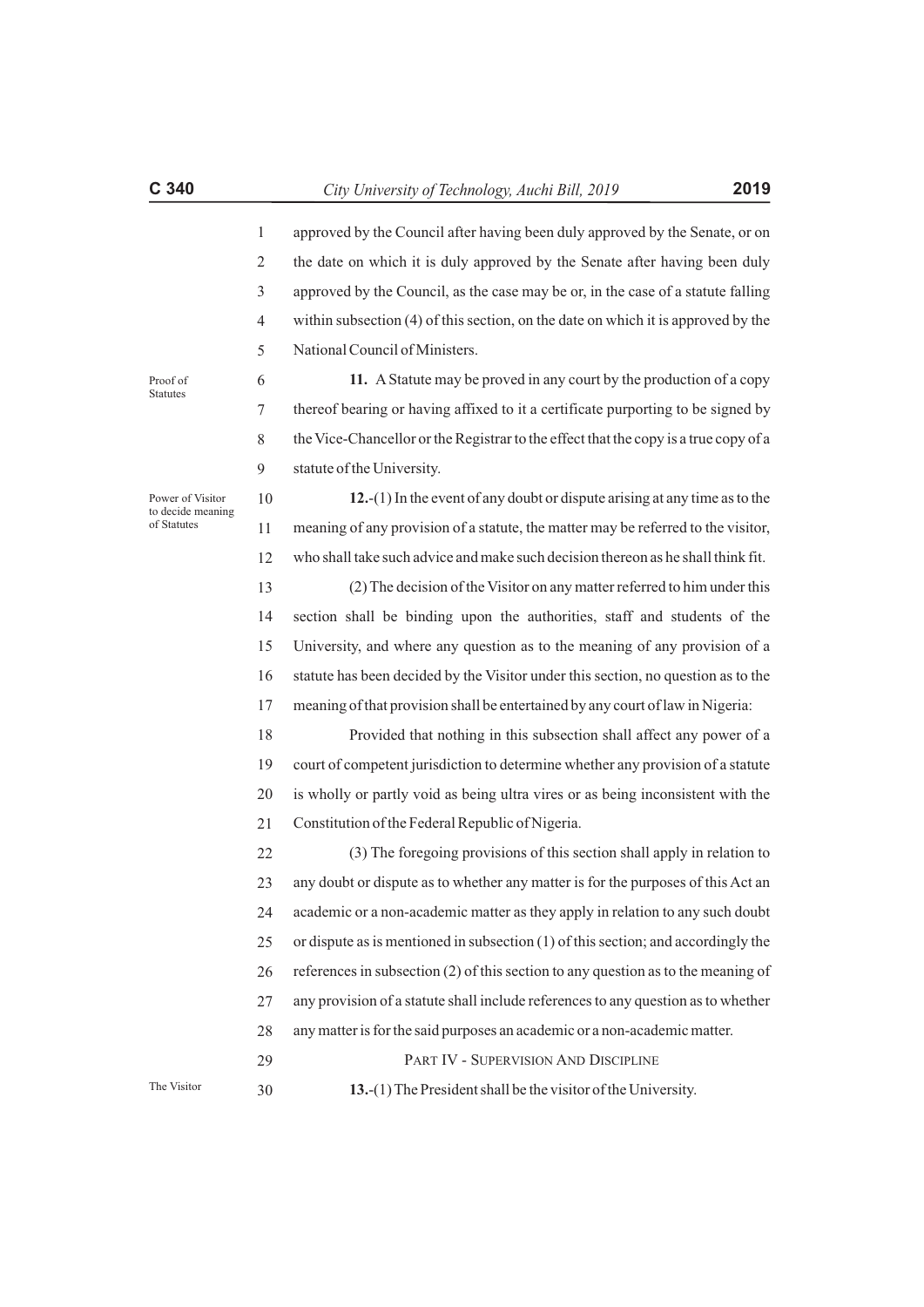| (2) The Visitor shall as often as the circumstances may require, not          |
|-------------------------------------------------------------------------------|
| being less than once every five years, conduct a visitation of the University |
| or direct that such a visitation be conducted by such persons as the visitor  |
|                                                                               |

5 6 may deem fit and in respect of any of the affairs of the University. (3) It shall be the duty of the bodies and persons comprising the University:

7 8 9 10 (a) to make available to the visitor, and to any other persons conducting a visitation in pursuance of this section, such facilities and assistance as he or they may reasonably require for the purposes of a visitation; and

11 12 (b) to give effect to any instructions consistent with the provisions of this Act which may be given by the visitor in consequence of a visitation.

13 14 15 16 17 18 19 20 **14.**-(1) If it appears to the Council that a member of the Council (other than the Pro-Chancellor, or the Vice-Chancellor) should be removed from office on the ground of misconduct or inability to perform the functions of his office or employment, the Council shall make a recommendation to that effect through the Minister to the President and if the President, after making such enquiries (if any) as may be considered appropriate, approves the recommendation, may direct the removal of the person in question from office.

21 22 23 24 (2) It shall be the duty of the Minister to use his best endeavours to cause a copy of the instrument embodying a direction under subsection (1) of this section to be served as soon as reasonably practicable on the person to whom it relates.

25 26 27 28 29 30 **15.**-(1) If it appears to the Council that there are reasons for believing that any person employed as a member of the academic or administrative or professional staff of the University other than the Vice-Chancellor, should be removed from his office or employment on the ground of misconduct or of inability to perform the functions of his office or employment the Council shall:

Removal of certain Members of Council

Removal of and Discipline of Academic, Administrative and Professional Staff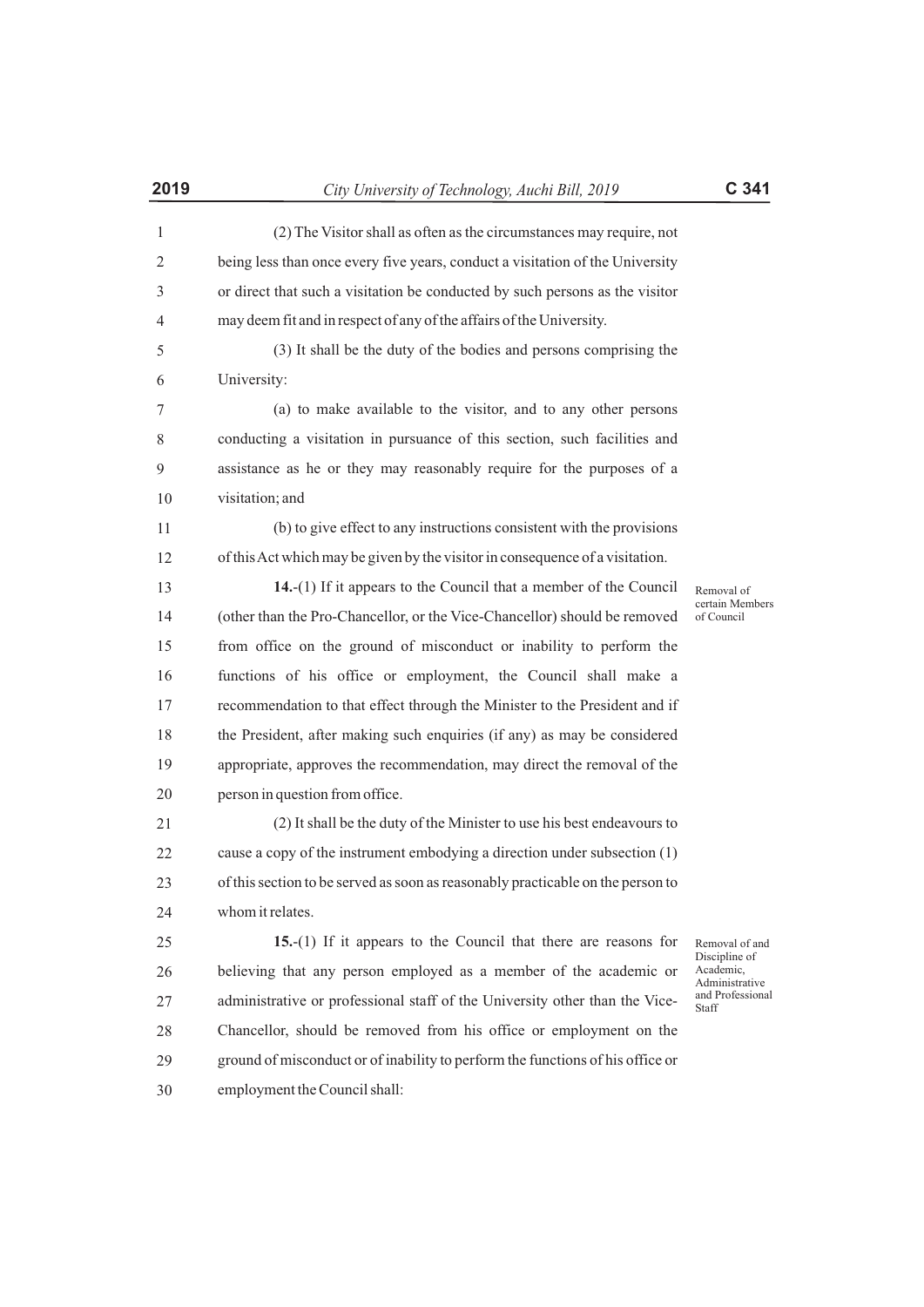| 1                       | (a) give notice of those reasons to the person in question;                       |
|-------------------------|-----------------------------------------------------------------------------------|
| $\overline{\mathbf{c}}$ | (b) afford him an opportunity of making representations in person on              |
| 3                       | the matter to the Council; and                                                    |
| 4                       | (c) if he or any three members of the Council so request within the               |
| 5                       | period of one month beginning with the date of the notice, make arrangements:     |
| 6                       | (i) for a Joint Committee of the Council and the Senate to investigate            |
| 7                       | the matter and to report on it to the Council, or                                 |
| 8                       | (ii) for the person in question to be afforded an opportunity of                  |
| 9                       | appearing before and being heard by the investigating Committee with respect      |
| 10                      | to the matter, and if the Council, after considering the report of the            |
| 11                      | investigating Committee, is satisfied that the person in question should be       |
| 12                      | removed as aforesaid, the Council may so remove him by an instrument in           |
| 13                      | writing signed on the directions of the Council.                                  |
| 14                      | (2) The Vice-Chancellor may, in a case of misconduct by a member of               |
| 15                      | the staff which in the opinion of the Vice-Chancellor is prejudicial to the       |
| 16                      | interests of the University, suspend such member and any such suspension          |
| 17                      | shall forthwith be reported to the Council.                                       |
| 18                      | (3) For good cause, any member of staff may be suspended from his                 |
| 19                      | duties or his appointment may be terminated by Council; and for the purposes      |
| 20                      | of this subsection "good cause" means:                                            |
| 21                      | (a) conviction for any offence which the Council considers to be such             |
| 22                      | as to render the person concerned unfit for the discharge of the functions of his |
| 23                      | office;                                                                           |
| 24                      | (b) any physical or mental incapacity which the Council, after                    |
| 25                      | obtaining medical advice, considers to be such as to render the person            |
| 26                      | concerned unfit to continue to hold his office;                                   |
| 27                      | (c) conduct of a scandalous or other disgraceful nature which the                 |
| 28                      | Council considers to be such as to render the person concerned unfit to continue  |
| 29                      | to hold his office; or                                                            |
| 30                      | (d) conduct which the Council considers to be such as to constitute               |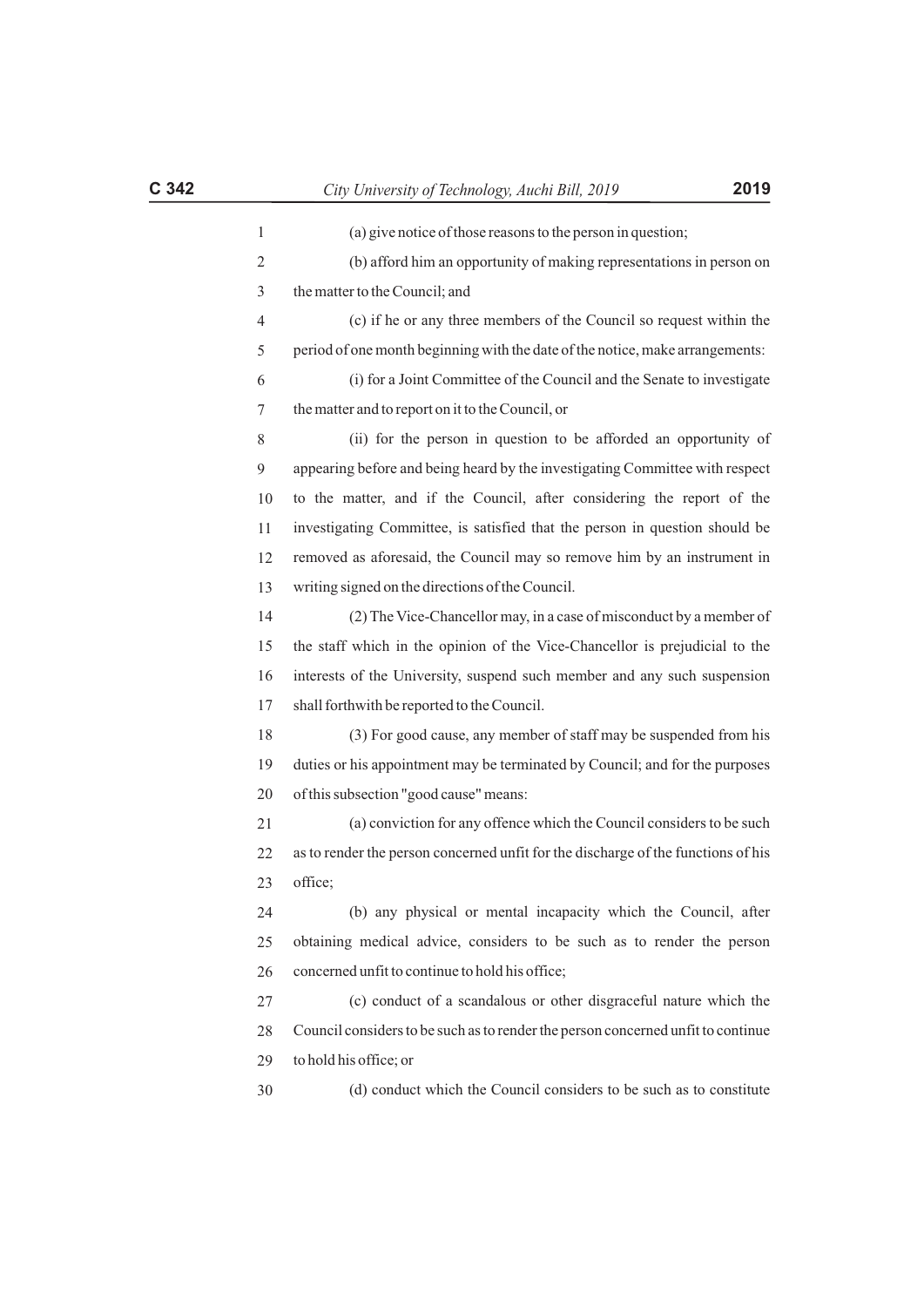| $\mathbf{1}$ | failure or inability of the person concerned to discharge the functions of his  |                         |
|--------------|---------------------------------------------------------------------------------|-------------------------|
| 2            | office or to comply with the terms and conditions of his service.               |                         |
| 3            | $(4)$ Any person suspended pursuant to subsection $(2)$ or $(3)$ of this        |                         |
| 4            | section shall be on half pay and the Council shall before the expiration of a   |                         |
| 5            | period of three months after the date of such suspension consider the case      |                         |
| 6            | against that person and come to a decision as to:                               |                         |
| 7            | (a) whether to continue such person's suspension and if so on what              |                         |
| 8            | terms (including the proportion of his emoluments to be paid to him);           |                         |
| 9            | (b) whether to reinstate such person in which case the Council shall            |                         |
| 10           | restore his full emoluments to him with effect from the date of suspension;     |                         |
| 11           | (c) whether to terminate the appointment of the person concerned,               |                         |
| 12           | in which case such a person shall not be entitled 'to the proportion of his     |                         |
| 13           | emoluments withheld during the period of suspension; or                         |                         |
| 14           | (d) whether to take such lesser disciplinary action against such                |                         |
| 15           | person (including the restoration of such proportion of his emoluments that     |                         |
| 16           | might have been withheld) as the Council may determine; and in any case         |                         |
| 17           | where the Council, pursuant to this section, decides to continue a person's     |                         |
| 18           | suspension or decides to take further disciplinary action against a person, the |                         |
| 19           | Council shall before the expiration of a period of three months from such       |                         |
| 20           | decision come to final determination in respect of the case concerning any      |                         |
| 21           | such person.                                                                    |                         |
| 22           | (5) It shall be the duty of the person by whom an instrument of                 |                         |
| 23           | removal is signed in pursuant of subsection (1) above to use his best           |                         |
| 24           | endeavours to cause a copy of the instrument to be served as soon as            |                         |
| 25           | reasonably practicable on the person to whom it relates.                        |                         |
| 26           | (6) Nothing in the foregoing provisions of this section shall prevent           |                         |
| 27           | the Council from making regulations for the discipline of other categories of   |                         |
| 28           | staff and workers of the University as may be prescribed.                       |                         |
| 29           | 16.-(1) 1f on the recommendation of the Senate, it appears to the               | Removal of<br>Examiners |
| 30           | Vice-Chancellor that a person appointed as an examiner for any                  |                         |
|              |                                                                                 |                         |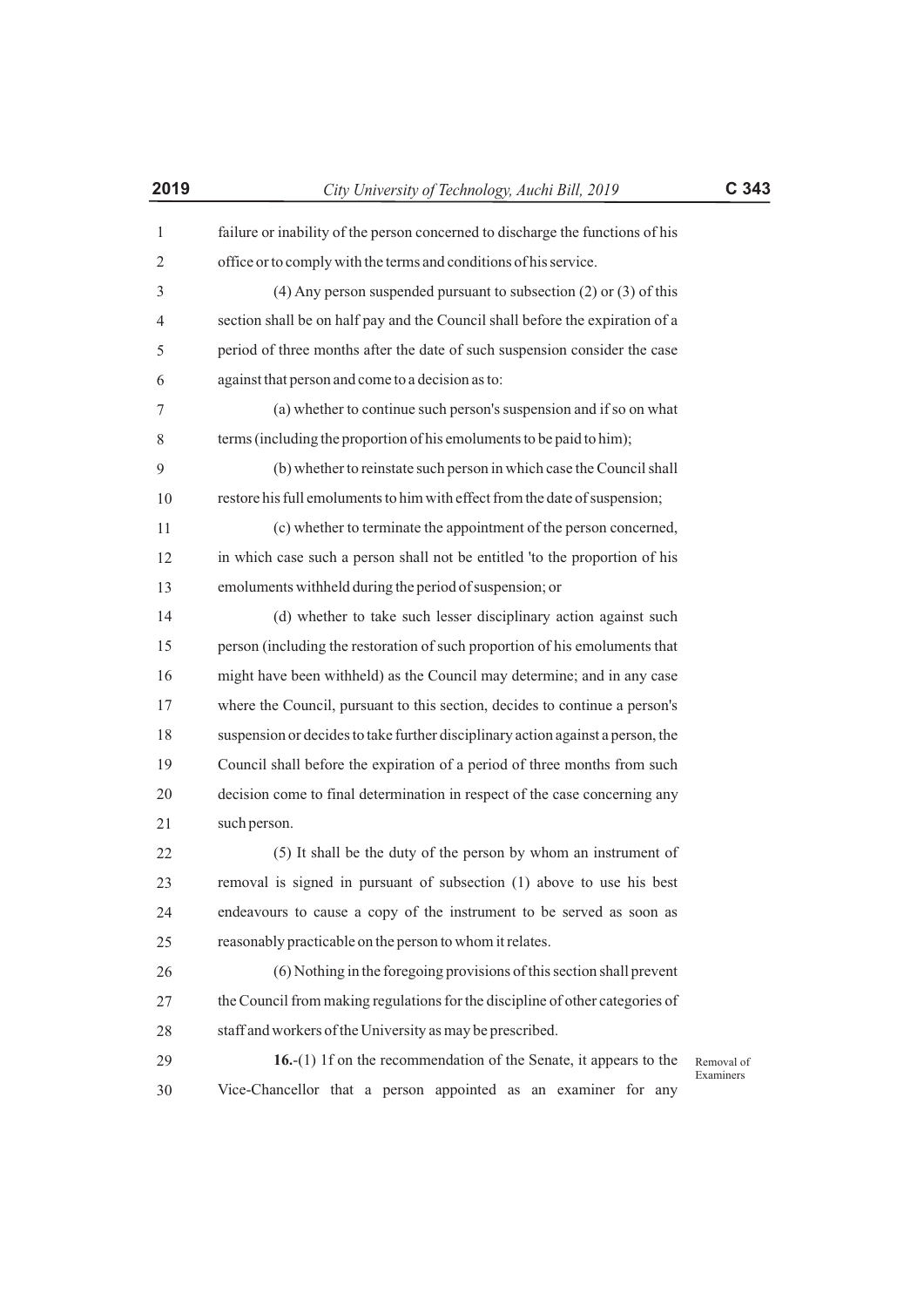| appointment, then except in such cases as may be prescribed, he may, after       |
|----------------------------------------------------------------------------------|
| affording the examiner an opportunity of making representation in person on      |
| the matter to the Vice-Chancellor, remove the examiner from the appointment      |
| by an instrument in writing signed by the Vice-Chancellor and, subject to the    |
| provisions of regulations made in pursuance of section $6(5)$ of this Act, the   |
| Vice-Chancellor may, on the recommendation of the Senate, appoint an             |
| appropriate person as examiner in the place of the examiner removed in           |
| pursuance of this subsection.                                                    |
| (2) It shall be the duty of the Vice-Chancellor, on signing an                   |
| instrument of removal in pursuance of this section, to use his best endeavours   |
| to cause a copy of the instrument to be served as soon as reasonably practicable |
| on the person to whom it relates.                                                |
| $17.-(1)$ Subject to the provisions of this section, where it appears to         |
| the Vice-Chancellor that any student of the University has been guilty of        |
| misconduct, the Vice-Chancellor may, without prejudice to any other              |
|                                                                                  |

12 13 14 15 ppears to guilty of

16 17 ny other disciplinary powers conferred on him by statute or regulations, direct:

18 19 20 (a) that the student shall not, during such period as may be specified in the direction, participate in such activities of the University, or make use of such facilities of the University, as may be so specified;

21 22 (b) that the activities of the student shall, during such period as may be specified in the direction, be restricted in such manner as may be so specified;

23 24 (c) that the student be rusticated for such period as may be specified in the direction; or

(d) that the student be, expelled from the University.

26 27 28 29 (2) Where a direction is given under subsection (1) (c) or (d) of this section in respect of any student, the student may, within the prescribed period and in the prescribed manner, appeal from the direction to the Council; and where such an appeal is brought, the Council shall, after causing such inquiry to

Discipline of Students

10 11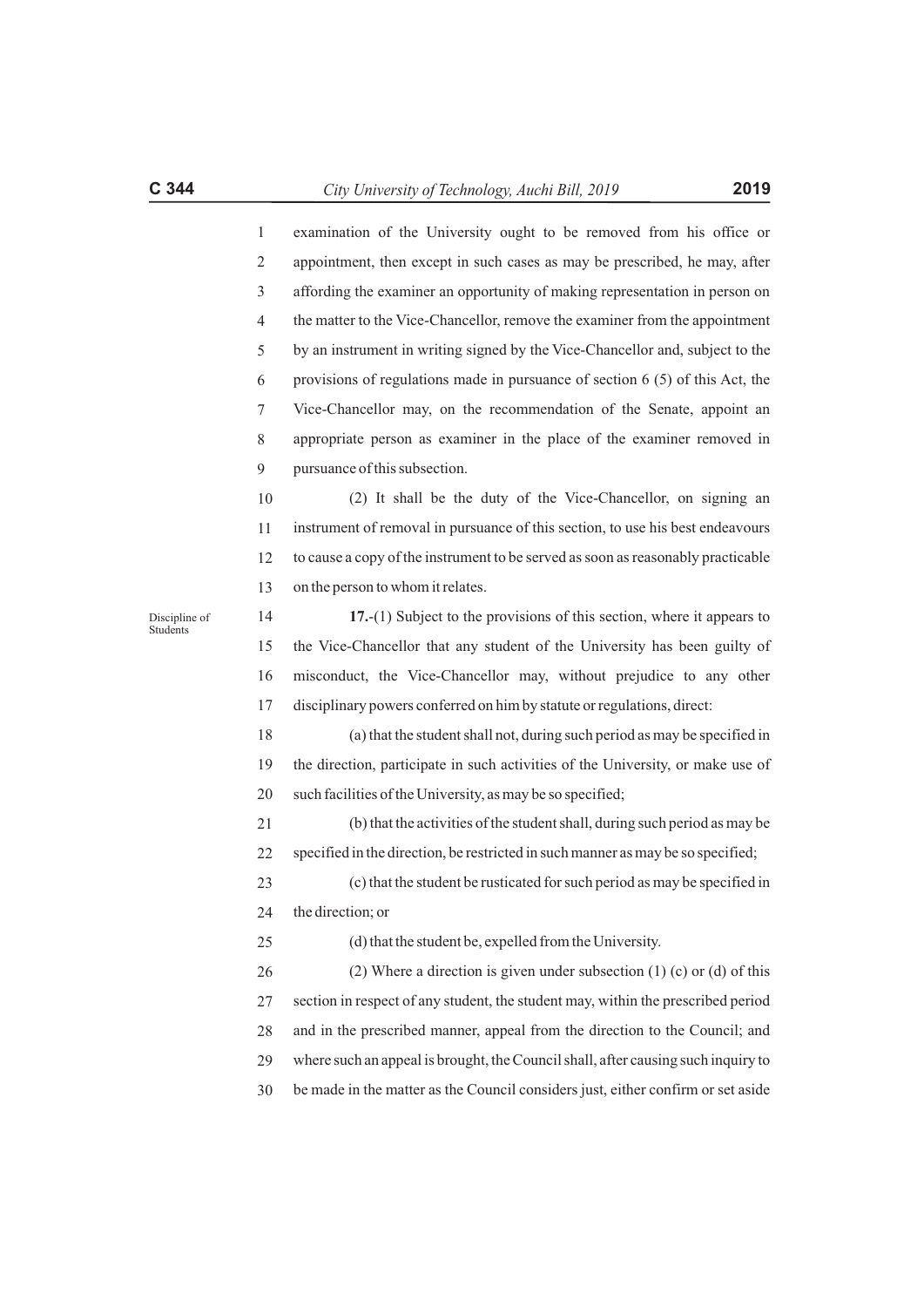| the direction or modify it in such manner as the Council thinks fit. |  |
|----------------------------------------------------------------------|--|
| (3) The fact that an appeal from a direction is brought in pursuance |  |

3 4 of the last foregoing subsection shall not affect the operation of the direction while the appeal is pending.

5 6 7 (4) The Vice-Chancellor may delegate his powers under this section to a disciplinary board consisting of such members of the University as he may nominate.

8 9 10 (5) Nothing in this section shall be construed as preventing the restriction or termination of a student's activities at the University otherwise than on the ground of misconduct.

11 12 13 (6) It is hereby declared that a direction under subsection (1) (a) of this section may be combined with a direction under subsection 1 (b) of this section.

14 15 16 17 18 19 20 21 22 23 24 25 26 27 28 29 PART V - MISCELLANEOUS AND GENERAL **18.** No person shall be required to satisfy requirements as to any of the following matters, that is to say, race (including ethnic grouping), sex, place of birth or of family, origin, or religious or political persuasion, as a condition of becoming or continuing to be a student at the University, the holder of any degree of the University or of any appointment or employment at the University, or a member of anybody established by virtue of this Act; and no person shall be subjected to any disadvantage or accorded any advantage in relation to the University, by reference to any of those matters: Provided that nothing in this section shall be construed as preventing the University from imposing any disability or restriction on any of the aforementioned persons where such person willfully refuses or fails on grounds of religious belief to undertake any duty generally and uniformly imposed on all such persons or any group of them which duty, having regard to its nature and the special circumstances pertaining thereto, is in the opinion of the University reasonably justifiable in the national interest.

Exclusion of Discrimination on account of Race, Religion, etc.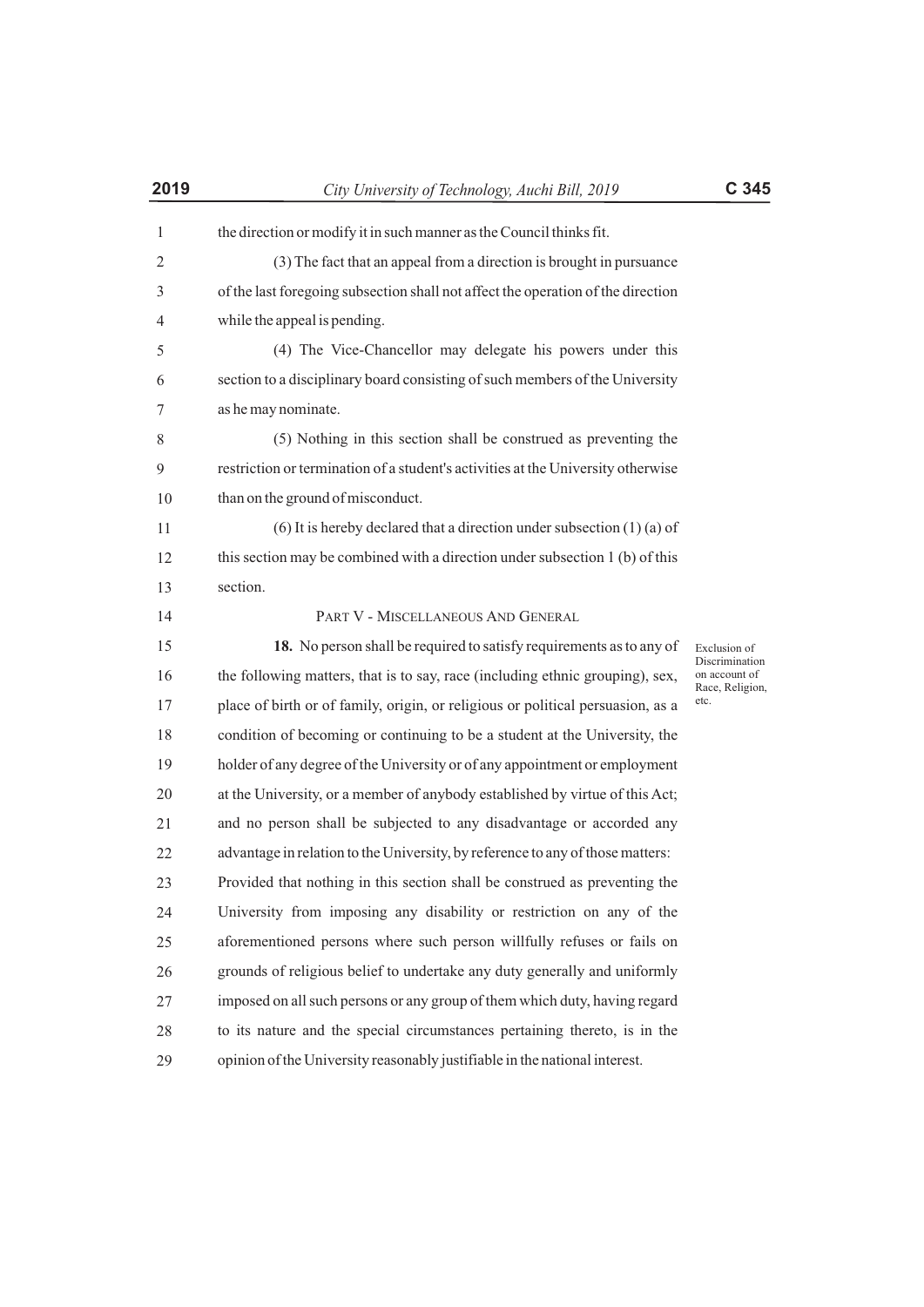Restriction on disposal of Land by University, Cap. 202

Quorum and procedure of bodies established by this Act

Appointment of Committee, etc.

8 9

**19.** Without prejudice to the provisions of the Land Use Act, the University shall not dispose of or charge any land or an interest in any land (including any land transferred to the University by this Act) except with the prior written consent, either general or special, of the Minister:

5 6 7 Provided that such consent shall not be required in the case of any lease or tenancy at a rack-rent for a term not exceeding twenty-one years or lease or tenancy to a member of the University for residential purposes.

10 **20.** Except as may be otherwise provided by statute or by regulations, the quorum and procedure of any body of persons established by this Act shall be such as may be determined by that body.

11 12 13 14 **21.**-(1) Any body of persons established by the Act shall, without prejudice to the generality of the powers of that body, have power to appoint Committees, which need not consist exclusively of members of that body, and to authorize a committee established by it:

15 16 (a) to exercise, on its behalf, such of its functions as it may determine; and

17 18 (b) to co-opt members, and may direct whether or not co-opted members (if any) shall be entitled to vote in that Committee.

19 20 21 22 23 (2) Any two or more such bodies may arrange for the holding of joint meetings of those bodies, or for the appointment of committees consisting of members of those bodies, for the purpose of considering any matter within the competence of those bodies or any of them, and either of dealing with it or of reporting on it to those bodies or any of them.

24 25 26 27 (3) Except as may be otherwise provided by statute or by regulations, the quorum and procedure of a committee established or meeting held in pursuance of this section shall be such as may be determined by the body or bodies which have decided to establish the committee or hold the meeting.

28 29 (4) Nothing in the foregoing provisions of this section shall be construed as:

30 (a) enabling statutes to be made otherwise than in accordance with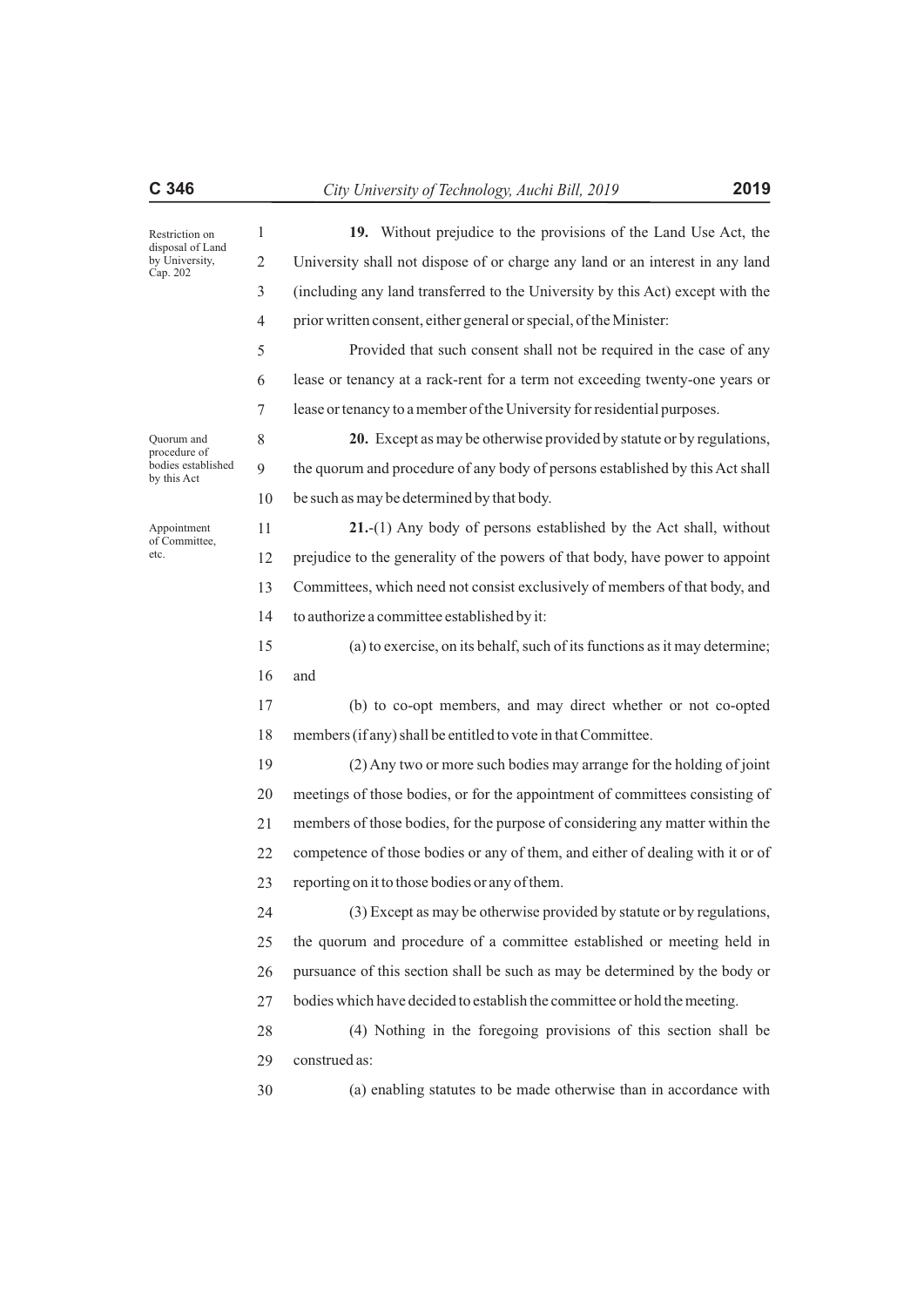| 1            | section 10 of this Act; or                                                    |                                           |
|--------------|-------------------------------------------------------------------------------|-------------------------------------------|
| $\mathbf{2}$ | (b) enabling the Senate to empower any other body to make                     |                                           |
| 3            | regulations or to award degrees or other qualifications.                      |                                           |
| 4            | (5) The Pro-Chancellor and the Vice-Chancellor shall be members               |                                           |
| 5            | of every committee of which the members are wholly or partly appointed by     |                                           |
| 6            | the Council (other than a Committee appointed to inquire into the conduct of  |                                           |
| 7            | the officer in question); and the Vice-Chancellor shall be a member of every  |                                           |
| 8            | Committee of which the members are wholly or partly appointed by the          |                                           |
| 9            | Senate.                                                                       |                                           |
| 10           | $22-(1)$ The seal of the University shall be such as may be                   | Miscellaneous                             |
| 11           | determined by the Council and approved by the Chancellor; and the affixing    | Administrative<br>Provisions.<br>Cap. 192 |
| 12           | of the seal shall be authenticated by any member of the Council and by the    |                                           |
| 13           | Vice-Chancellor, Registrar or any other person authorized by statute.         |                                           |
| 14           | (2) Any document purporting to be a document executed under the               |                                           |
| 15           | seal of the University shall be received in evidence and shall, unless the    |                                           |
| 16           | contrary is proved, be deemed to be so executed.                              |                                           |
| 17           | (3) Any contract or instrument which, if made or executed by a                |                                           |
| 18           | person not being a body corporate, would not be required to be under seal     |                                           |
| 19           | may be made or executed on behalf of the University by any person             |                                           |
| 20           | generally or specially authorized to do so by the Council.                    |                                           |
| 21           | (4) The validity of any proceedings of any body established in                |                                           |
| 22           | pursuance of this Act shall not be affected by any vacancy in the membership  |                                           |
| 23           | of the body, or by any defect in the appointment of a member of the body or   |                                           |
| 24           | by reason that any person not entitled to do so took part in the proceedings. |                                           |
| 25           | (5) Any member of any such body who has a personal interest in                |                                           |
| 26           | any matter proposed to be considered by that body shall forthwith disclose    |                                           |
| 27           | his interest to the body and shall not vote on any question relating to that  |                                           |
| 28           | matter.                                                                       |                                           |
| 29           | (6) Nothing in section 12 of the Interpretation Act (which provides           |                                           |
| 30           | for the application, in relation to subordinate legislation, of certain       |                                           |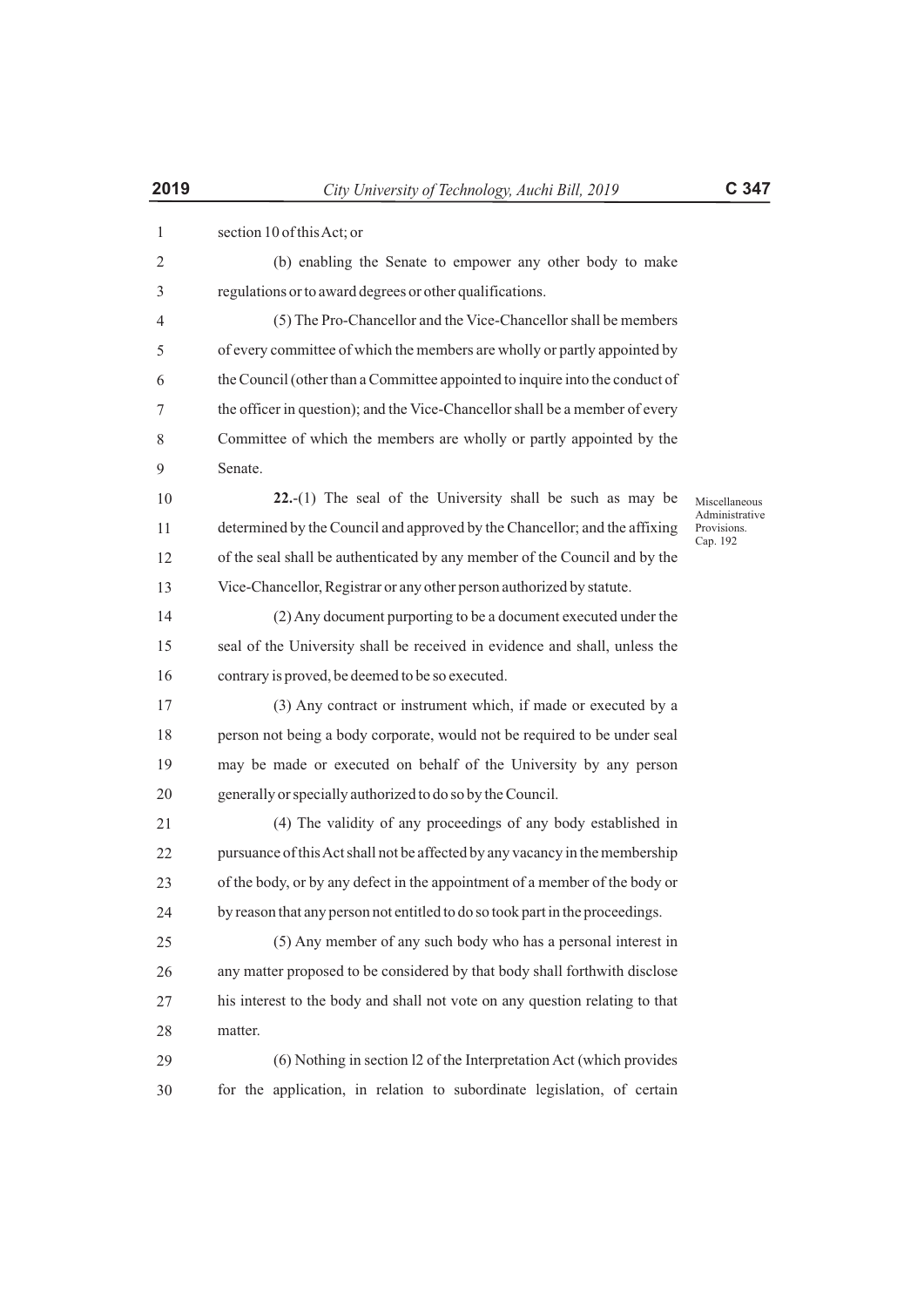| incidental provisions) shall apply to statutes or regulations made in pursuance  |
|----------------------------------------------------------------------------------|
| of this Act; but the power conferred by this Act to make statutes or regulations |
| shall include power to revoke or vary any statute (including the Statute         |
| contained in the Third Schedule of this Act) or any regulation by a subsequent   |
| statute or, as the case may be, by a subsequent regulation, and statutes and     |
| regulations may make different provision in relation to different                |
| circumstances.                                                                   |

8 9 10 (7) No stamp or other duty shall be payable in respect of any transfer of property to the University by virtue of sections 8 and 19 of this Act or the Second Schedule to this Act.

11 12 (8) Any notice or other instrument authorized to be served by virtue of this Act may, without prejudice to any other mode of service, be served by post.

SAVINGS AND TRANSITIONAL PROVISIONS

14 15 16 **23.**-(1) The Federal Polytechnics Act CAP F17 LFN 2004,First Schedule, Section 1 Paragraph (q) shall be deemed to have been repealed under this Act.

17 18 19 (2) Anything done or purported to have been done under The Federal Polytechnics Act CAPF17 LFN 2004Statute Laws of the Federation of Nigeria remains valid, except otherwise provided under this Act.

20 21 22 23 24 (3) Subsidiary legislation made or deemed to have been made under the repealed Federal Polytechnics Act CAPF17 LFN 2004 as if it was in force immediately before the commencement of this Act, shall continue in force with necessary modification and may be amended or revoked as if it had been made under this Act.

25 26 27 (4) The rights, Assets, obligations and liabilities of the Federal Polytechnic Auchi shall, at the commencement of this Act, rest in and devolve on the City University of Technology, Auchi.

Interpretation

28

**24.**-(1) In this Act, unless the context otherwise requires:

29 "campuses" means any campus which may be established by the University;

30 "College" means any college which may be established by the University;

13

Repeal of Federal Polytechnics Act Cap. F17 LFN 2004 First Schedule, Section 1 Paragraph (q)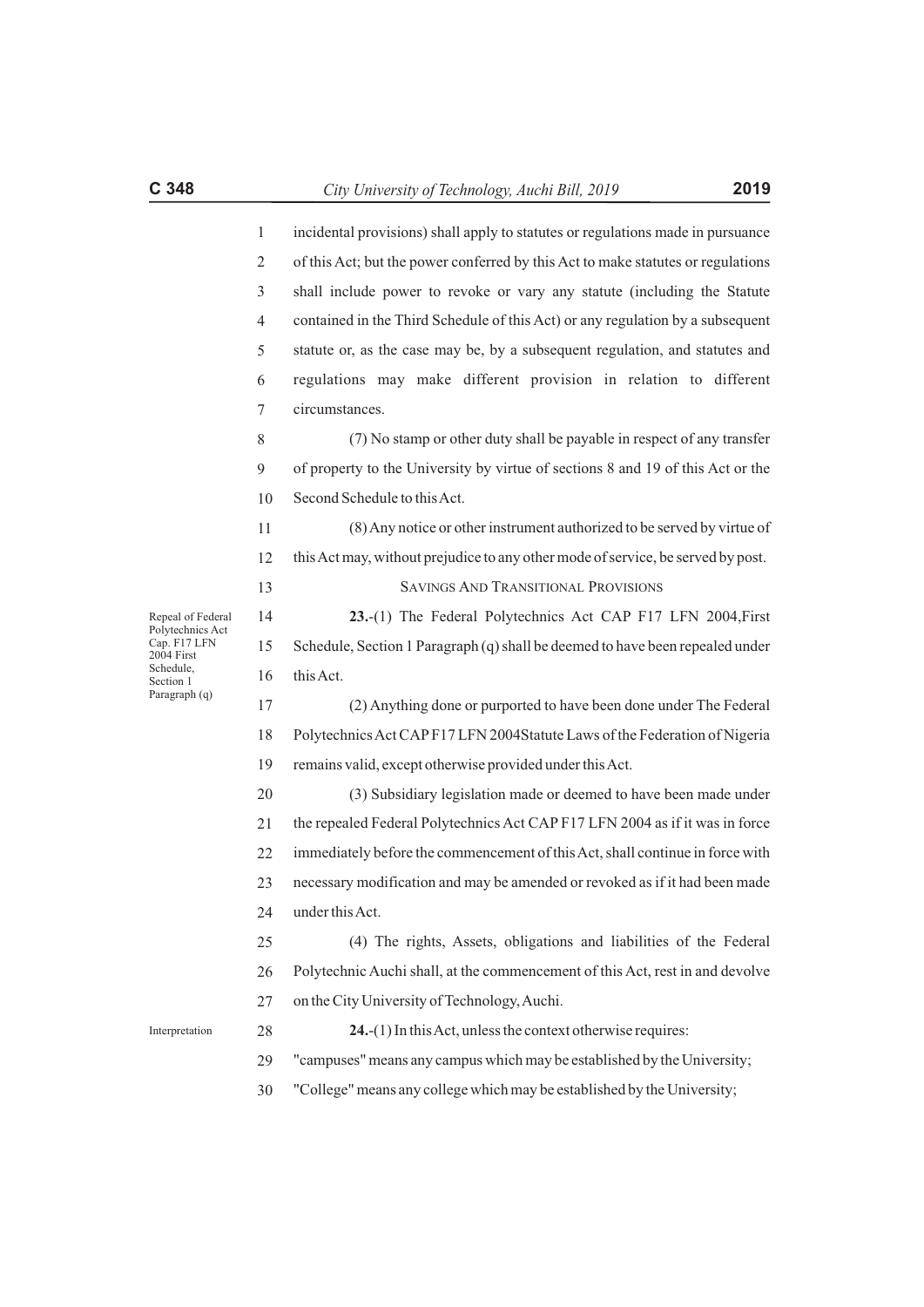| 2019         | City University of Technology, Auchi Bill, 2019                                 | C 349 |
|--------------|---------------------------------------------------------------------------------|-------|
| 1            | "Council" means the Council established by this Act for the University;         |       |
| $\mathbf{2}$ | "Polytechnic" means the Federal Polytechnic, Auchi;                             |       |
| 3            | "graduate" means a person on whom a degree (other than an honorary              |       |
| 4            | degree) has been conferred by the University;                                   |       |
| 5            | "Minister" means the Minister charged with responsibility for education;        |       |
| 6            | "notice" means notice in writing;                                               |       |
| 7            | "Officer" does not include the Visitor;                                         |       |
| 8            | "prescribed" means prescribed by statute or regulations;                        |       |
| 9            | "Professor" means a person designated as a professor of the University in       |       |
| 10           | accordance with provision made in that behalf by statute or by regulations;     |       |
| 11           | "property" includes rights, liabilities and obligations;                        |       |
| 12           | "regulations" means regulations made by the Senate or Council;                  |       |
| 13           | "Statute" means the statute of the University under section 9 of this Act and   |       |
| 14           | in accordance with the provisions of section 10 of this Act, and "the statute"  |       |
| 15           | means all such statutes as are in force from time to time;                      |       |
| 16           | "Teacher" means a person holding a full time appointment as a member of         |       |
| 17           | the teaching or research staff of the University;                               |       |
| 18           | "undergraduate" means a person in <i>statu pupiari</i> at the University, other |       |
| 19           | than-                                                                           |       |
| 20           | (a) a graduate; and                                                             |       |
| 21           | (b) a person of such description as may be prescribed for the                   |       |
| 22           | purposes of this definition;                                                    |       |
| 23           | "University" means the City University of Technology, Auchi as                  |       |
| 24           | incorporated and constituted by this Act.                                       |       |
| 25           | (2) It is hereby declared that where in any provision of this Act it is         |       |
| 26           | laid down that proposals are to be submitted or a recommendation is to be       |       |
| 27           | made by one authority to another through one or more intermediate               |       |
| 28           | authorities, it shall be the duty of every such intermediate authority to       |       |
| 29           | forward any proposals or recommendations received by it in pursuance of         |       |
| 30           | that provision to the appropriate authority; but any such intermediate          |       |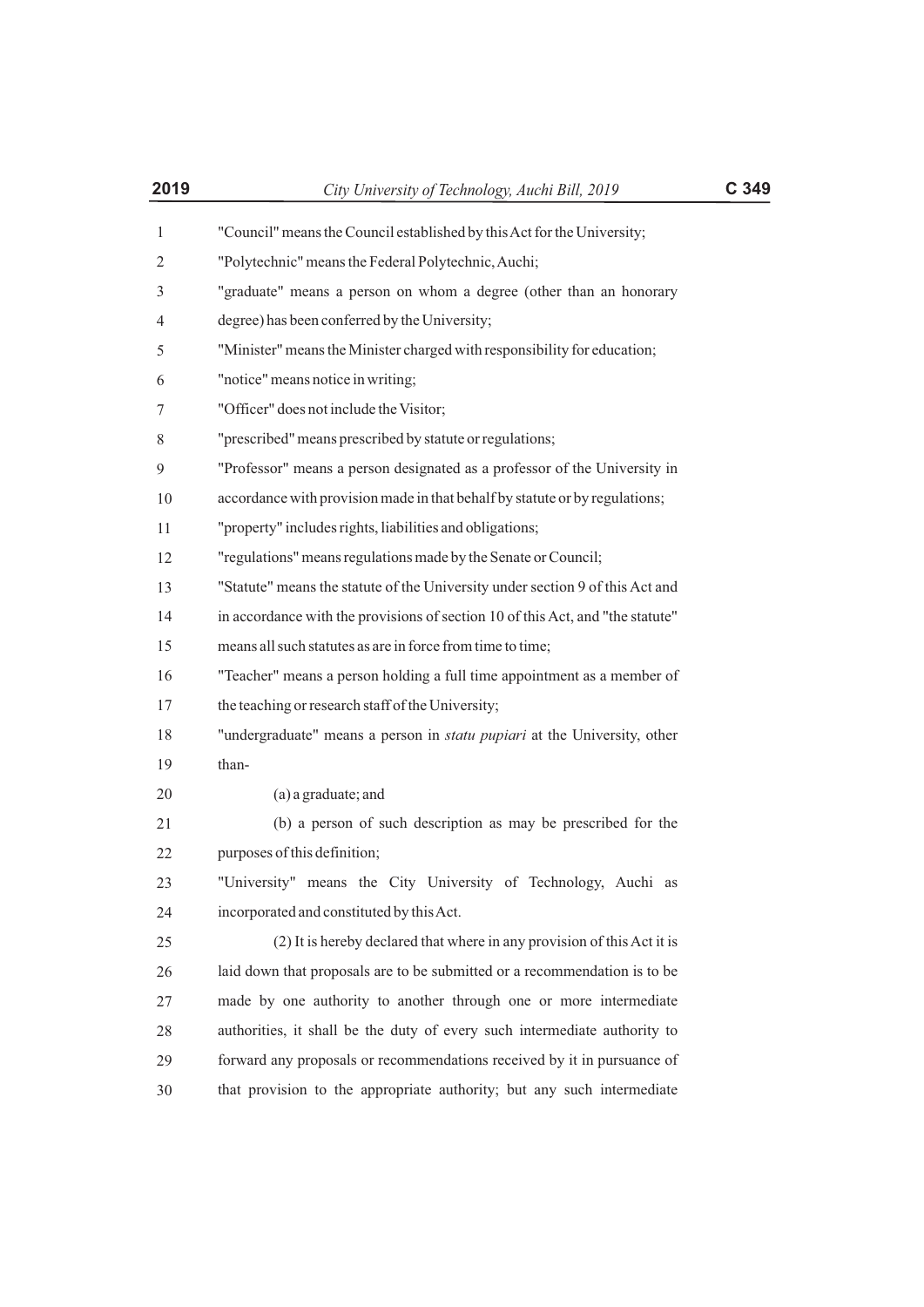| C <sub>350</sub> |                | 2019<br>City University of Technology, Auchi Bill, 2019                           |
|------------------|----------------|-----------------------------------------------------------------------------------|
|                  | $\mathbf{1}$   | authority may, if it thinks fit, forward therewith its own comments thereon.      |
| Short title      | $\overline{2}$ | 25. This Bill may be cited as the City University of Technology,                  |
|                  | 3              | Auchi Bill, 2019.                                                                 |
|                  | 4              | <b>SCHEDULES</b>                                                                  |
|                  | 5              | <b>FIRST SCHEDULE</b>                                                             |
|                  | 6              | Section 2                                                                         |
|                  | 7              | PRINCIPAL OFFICERS OF THE UNIVERSITY                                              |
|                  | 8              | The Chancellor                                                                    |
|                  | 9              | 1. The Chancellor shall be appointed by the President.                            |
|                  | 10             | 2.-(1) The Chancellor shall hold office for a period of five years.               |
|                  | 11             | (2) If it appears to the Visitor, that the Chancellor should be removed           |
|                  | 12             | from his office on the ground of misconduct or of inability to perform the        |
|                  | 13             | functions of his office, the visitor may by notice in the Federal Gazette remove  |
|                  | 14             | the Chancellor from office.                                                       |
|                  | 15             | The Pro-Chancellor                                                                |
|                  | 16             | 3.-(1) The Pro-Chancellor shall be appointed or removed by the                    |
|                  | 17             | President on the recommendation of the Minister.                                  |
|                  | 18             | (2) Subject to the provisions of this Act, the Pro-Chancellor shall hold          |
|                  | 19             | office for a period of four years beginning with the date f his appointment.      |
|                  | 20             | Other Principal Officers of the University                                        |
|                  | 21             | 5.-(1) There shall be a registrar, who shall be the chief administrative          |
|                  | 22             | officer of the University and shall be responsible to the Vice-Chancellor for the |
|                  | 23             | day-to-day administrative work of the University except as regards matters for    |
|                  | 24             | which the bursar is responsible in accordance with subparagraph (3) of this       |
|                  | 25             | Schedule.                                                                         |
|                  | 26             | (2) The person holding the office of registrar shall by virtue of that            |
|                  | 27             | office be secretary to the Council, the Senate, congregation and convocation.     |
|                  | 28             | (3) There shall be a bursar, who shall be the chief financial officer of          |
|                  | 29             | the University and shall be responsible to the Vice-Chancellor for the day-to-    |
|                  | 30             | day administration and control of the financial affairs of the University.        |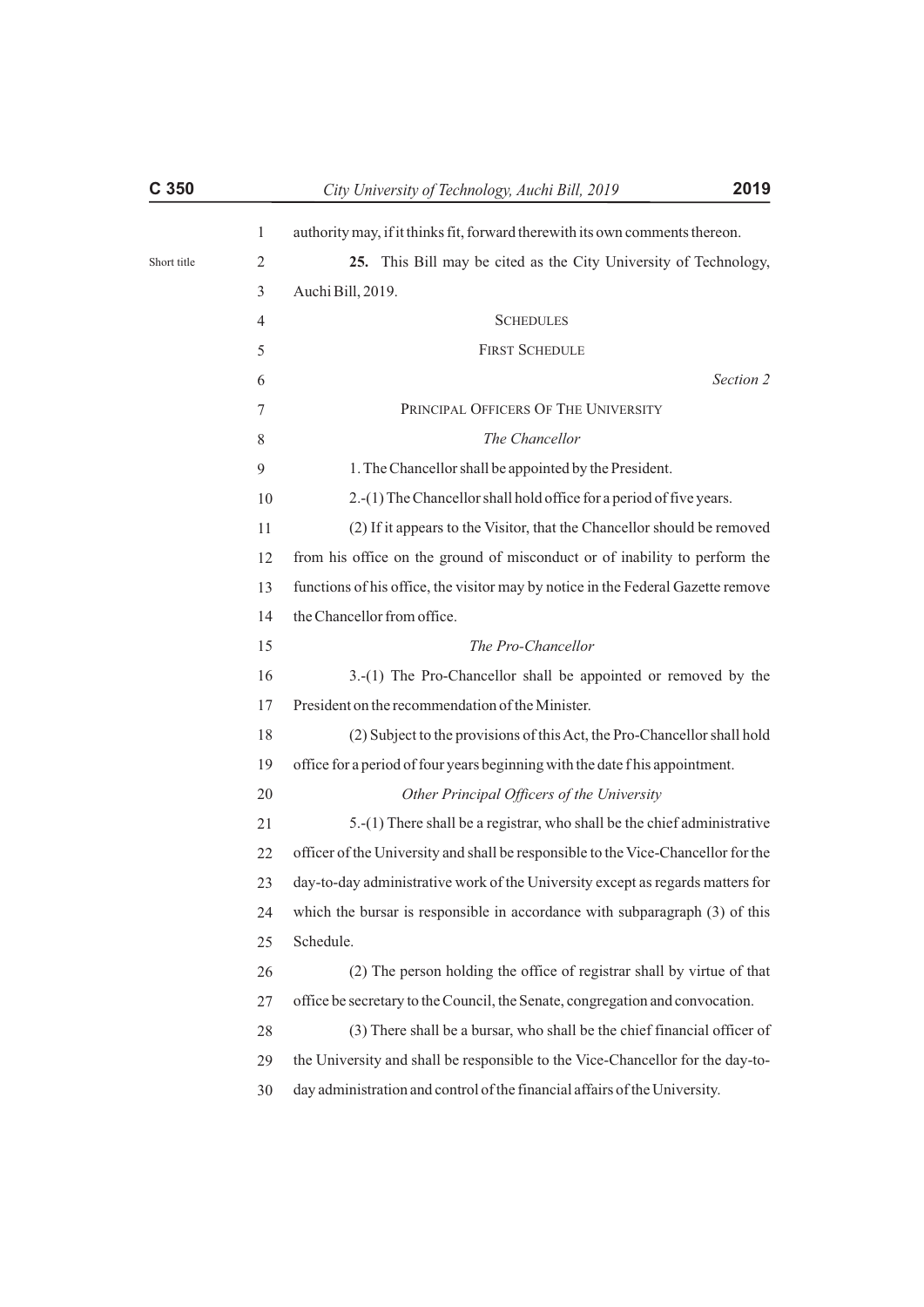| 2019 | City University of Technology, Auchi Bill, 2019                                 | C <sub>351</sub> |
|------|---------------------------------------------------------------------------------|------------------|
| 1    | (4) There shall be a librarian who shall be responsible to the Vice-            |                  |
| 2    | Chancellor for the administration of the University library and the co-         |                  |
| 3    | ordination of all library service in the University and its campuses, colleges, |                  |
| 4    | faculties, schools, departments and institutes and other teaching or research   |                  |
| 5    | units.                                                                          |                  |
| 6    | (5) The officers aforesaid shall be appointed in such manner as may             |                  |
| 7    | be specified by statute and shall hold office for such period and on such       |                  |
| 8    | terms as to the emoluments of their offices and otherwise as may be             |                  |
| 9    | specified.                                                                      |                  |
| 10   | (6) Any question as to the scope of the responsibilities of the                 |                  |
| 11   | aforesaid officers shall be determined by the Vice-Chancellor.                  |                  |
| 12   | Resignation and Re-appointment                                                  |                  |
| 13   | $6-(1)$ Any officer mentioned in the foregoing provisions of this               |                  |
| 14   | Schedule may resign his office:                                                 |                  |
| 15   | (a) in the case of the chancellor, by notice to the President; and              |                  |
| 16   | (b) in any other case, by notice to the Council and the Council shall           |                  |
| 17   | immediately notify the Minister in the case of the Vice-Chancellor.             |                  |
| 18   | (2) Subject to paragraph 4 of this Schedule, a person who has                   |                  |
| 19   | ceased to hold an office so mentioned otherwise than by removal for             |                  |
| 20   | misconduct shall be eligible for re-appointment to that office.                 |                  |
| 21   | <b>SECOND SCHEDULE</b>                                                          |                  |
| 22   | Section $8(2)$                                                                  |                  |
| 23   | TRANSITIONAL PROVISIONS AS TO PROPERTY, FUNCTION, ETC.                          |                  |
| 24   | Transfer of Property to the University                                          |                  |
| 25   | 1. Without prejudice to the generality of section 8 (1) of this Act:            |                  |
| 26   | (a) the reference in that subsection to property held by the Federal            |                  |
| 27   | Polytechnic, Auchi shall include a reference to the right to receive and give a |                  |
| 28   | good discharge for any grants or contributions which may have been voted        |                  |
| 29   | or promised to the Polytechnic;                                                 |                  |
| 30   | (b) all debts and liabilities of the Polytechnic provisional Council            |                  |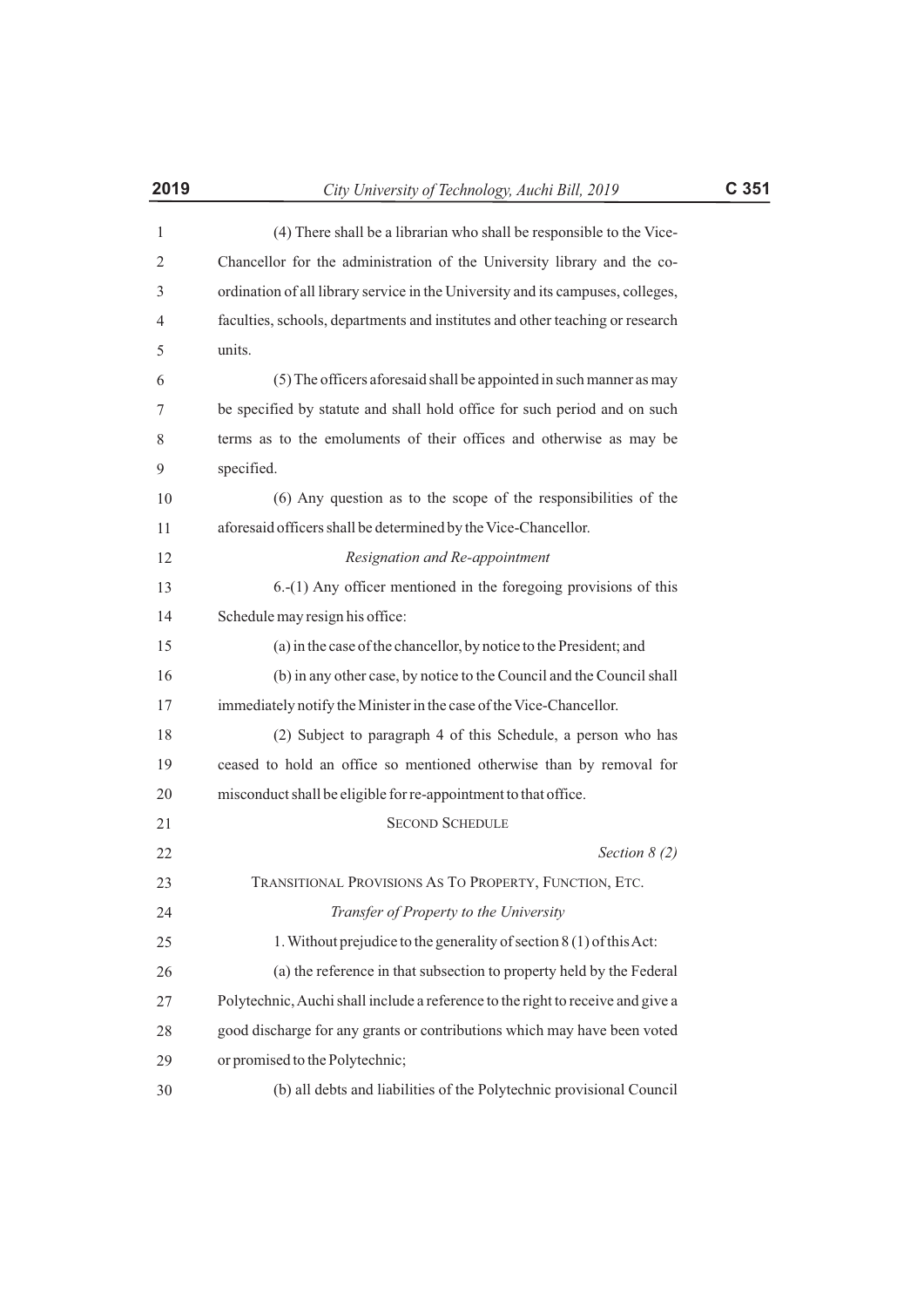| 1              | outstanding shall become debts or liabilities of the University.                    |
|----------------|-------------------------------------------------------------------------------------|
| $\overline{c}$ | 2.-(1) All agreements, contracts, deeds and other instrument to which               |
| 3              | the Polytechnic was party shall, so far as possible and subject to any necessary    |
| 4              | modifications, have effect as if the University had been a party thereto in place   |
| 5              | of the Polytechnic.                                                                 |
| 6              | (2) Documents not falling within subparagraph (1) of this section,                  |
| 7              | including enactments, which refer whether specially or generally to the             |
| 8              | Polytechnic, shall be construed in accordance with that subparagraph so far as      |
| 9              | applicable.                                                                         |
| 10             | (3) Any legal proceedings or application to any authority pending by                |
| 11             | or against the Polytechnic may be continued by or against the University.           |
| 12             | Registration of Transfer                                                            |
| 13             | 3. If the law in force at the place where any property transferred by               |
| 14             | this Act is situated provides for the registration of transfers of property of the  |
| 15             | kind in question (whether by reference to an instrument of transfer or              |
| 16             | otherwise), the law shall, so far as it provides for alterations of a register (but |
| 17             | not for avoidance of transfers, the payment of fees or any other matter) apply      |
| 18             | with the necessary modifications to the transfer of the property aforesaid; and it  |
| 19             | shall be the duty of the body to which any property is transferred by this Act to   |
| 20             | furnish the necessary particulars of the transfer to the property officer of the    |
| 21             | registration authority, and of that officer to register the transfer accordingly.   |
| 22             | Transfer of Functions, etc.                                                         |
| 23             | 4.-(1) The first meeting of the Council shall be convened by the pro-               |
| 24             | chancellor on such date and in such manner as he may determine.                     |
| 25             | (2) The persons who were members of the Governing Council of the                    |
| 26             | Polytechnic shall be deemed to constitute the Council until the date when the       |
| 27             | Council set up under the Third Schedule of this Act shall have been duly            |
| 28             | constituted.                                                                        |
| 29             | $(3)$ (a) The person who is the Rector of the Polytechnic shall become              |
| 30             | the acting Vice Chancellor for not more than two years from the day of              |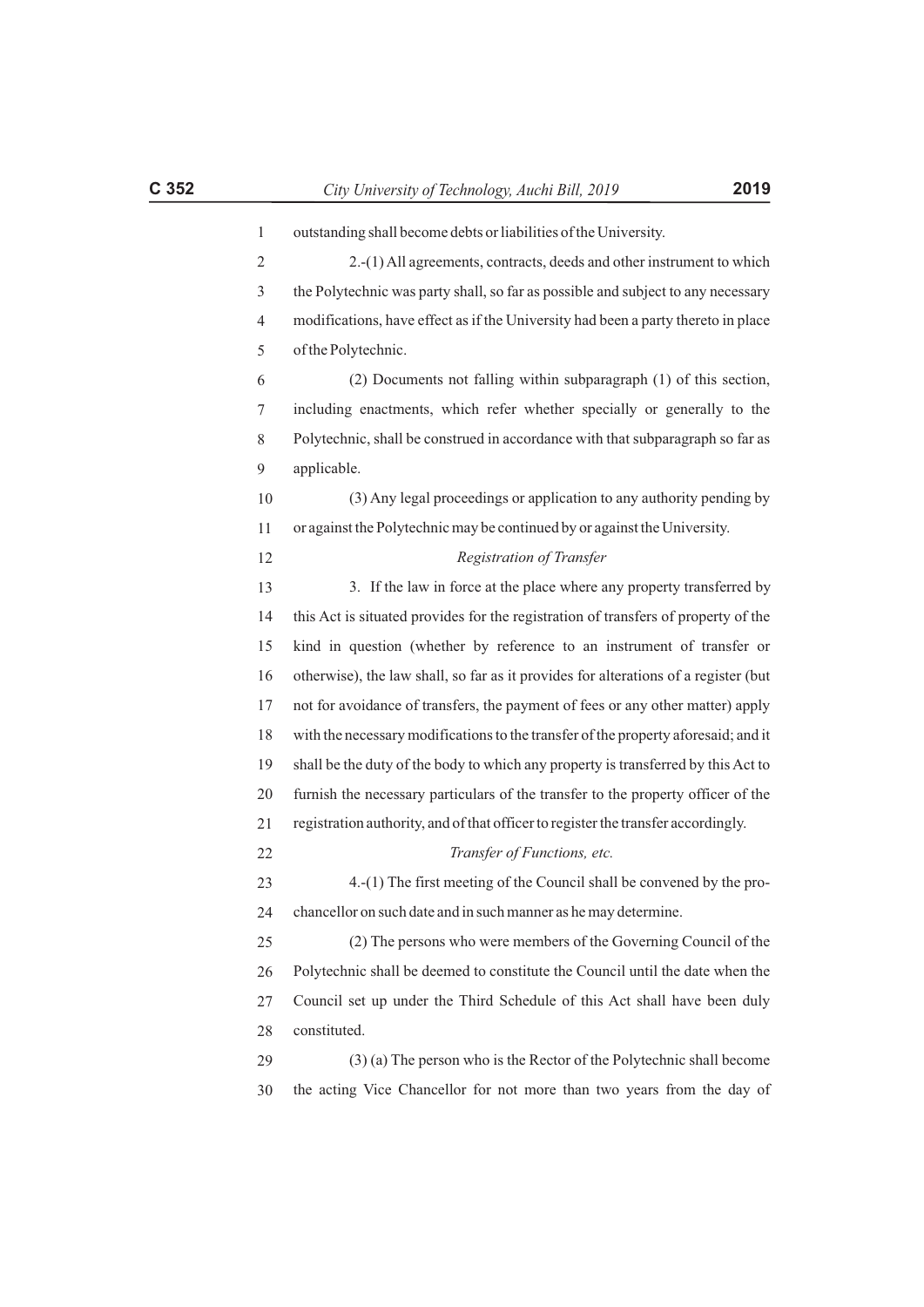| 1              | approval of this Act;                                                             |
|----------------|-----------------------------------------------------------------------------------|
| $\overline{2}$ | (b) The persons who are Chief Lecturers and Principal Lecturers in                |
| 3              | the service of the Polytechnic on the day of approval of this Act shall be        |
| 4              | appraised and or evaluated and placed as professor(s) and Associate               |
| 5              | Professor respectively in the service of the University;                          |
| 6              | (c) The persons who were Registrar, Librarian and Bursar of the                   |
| 7              | Polytechnic immediately before the coming into force of this Act shall            |
| 8              | continue to hold their offices until the expiration of their tenure and shall not |
| 9              | be eligible for reappointment;                                                    |
| 10             | (d) The first meeting of the Senate as constituted by this Act shall              |
| 11             | be convened by the Vice-Chancellor on such date and in such manner as he          |
| 12             | may determine.                                                                    |
| 13             | (4) The persons who were members of the Academic Board of the                     |
| 14             | Polytechnic immediately before the coming into force of this Act shall be         |
| 15             | deemed to constitute the Senate of the University until the date when the         |
| 16             | Senate as set up under Schedule 3 to this Act shall have been duly                |
| 17             | constituted.                                                                      |
| 18             | (5) Subject to any regulations which may be made by the Senate                    |
| 19             | after the date on which this Act is made, the faculties, faculty boards and       |
| 20             | students of the Polytechnic immediately before the coming into forces of          |
| 21             | this Act shall on that day become faculties, faculty boards and students of the   |
| 22             | University as constituted by this Act.                                            |
| 23             | (6) Persons who were deans or associate deans of faculties or                     |
| 24             | schools or members of faculty boards shall continue to be deans or associate      |
| 25             | deans or become members of the corresponding faculty boards, until new            |
| 26             | appointments are made in pursuance of the statutes.                               |
| 27             | 5. All the staff of the Polytechnic are hereby transferred to the                 |
| 28             | University and previous service in the Polytechnic shall count as service for     |
| 29             | the purposes of any pension payable by the University.                            |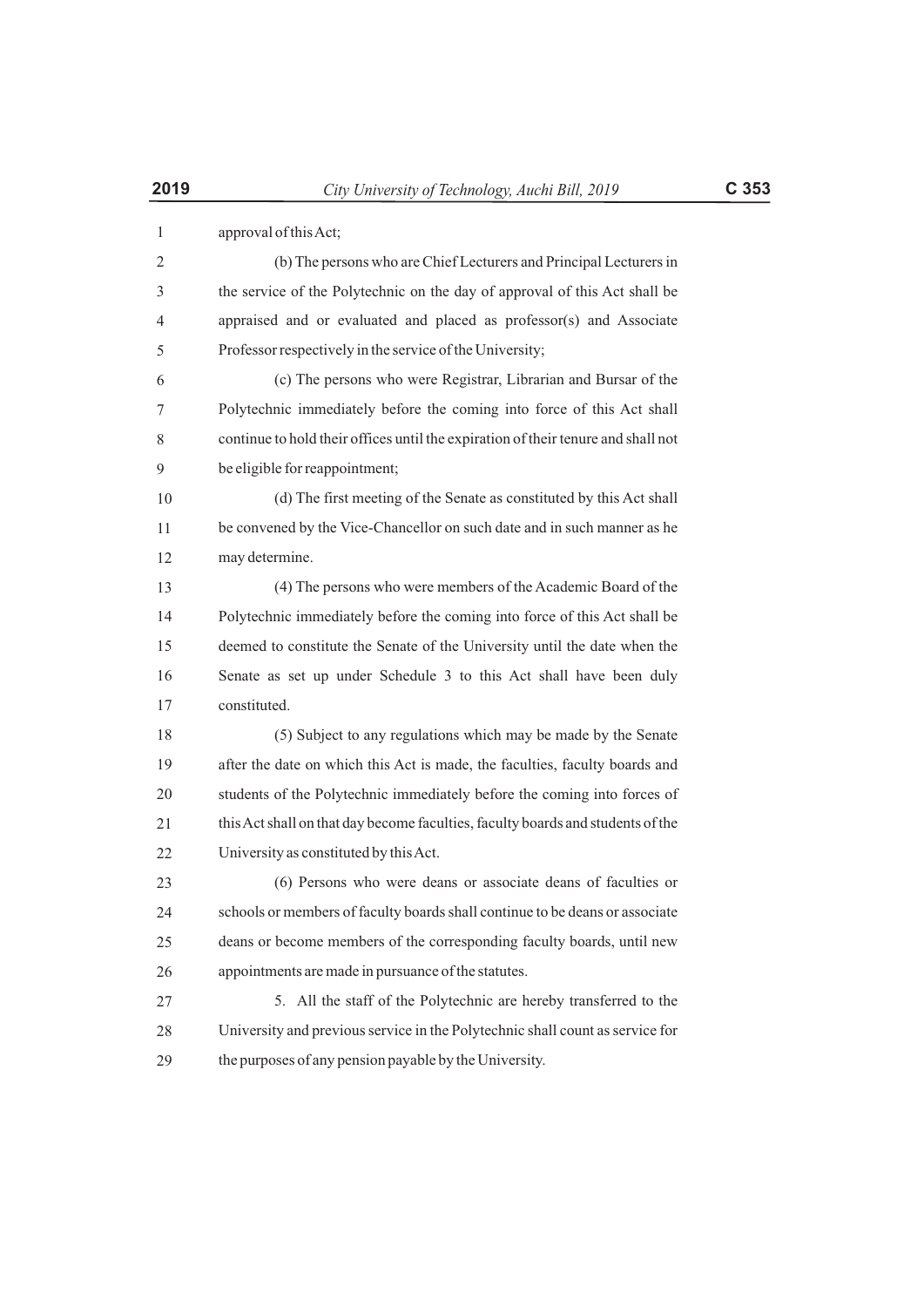|               | <b>THIRD SCHEDULE</b>                                                       |
|---------------|-----------------------------------------------------------------------------|
|               | Section $9(3)$                                                              |
|               | CITY UNIVERSITY OF TECHNOLOGY, AUCHI NO. 1                                  |
|               | <b>ARRANGEMENT OF ARTICLES</b>                                              |
| Article       |                                                                             |
|               | 1. The Council.                                                             |
|               | 2. The Senate.                                                              |
|               | 3. Congregation.                                                            |
|               | 4. Convocation.                                                             |
|               | 5. Organisation of Academic Work of the University.                         |
|               | 6. The Dean of the Faculty.                                                 |
|               | 7. Selection of certain Principal Officers.                                 |
|               | 8. Creation of academic posts.                                              |
|               | 9. Appointments of academic staff.                                          |
|               | 10. Appointment of Administrative and Professional Staff.                   |
|               | 11. Interpretation.                                                         |
|               | 12. Short Title.                                                            |
|               | The Council                                                                 |
|               | 1.-(1) The Council shall consist of:                                        |
|               | (a) the Pro-Chancellor;                                                     |
|               | (b) the Vice-Chancellor and the deputy Vice-Chancellor;                     |
|               | (c) six persons representing a variety of interests and broadly             |
|               | representative of the whole Federation appointed by the National Council of |
| Ministers;    |                                                                             |
|               | (d) four person appointed by the Senate from among the members of           |
| that body;    |                                                                             |
|               | (e) one person appointed by congregation from among the members             |
| of that body; |                                                                             |
|               | (f) one person appointed by convocation from among the members of           |
| that body;    |                                                                             |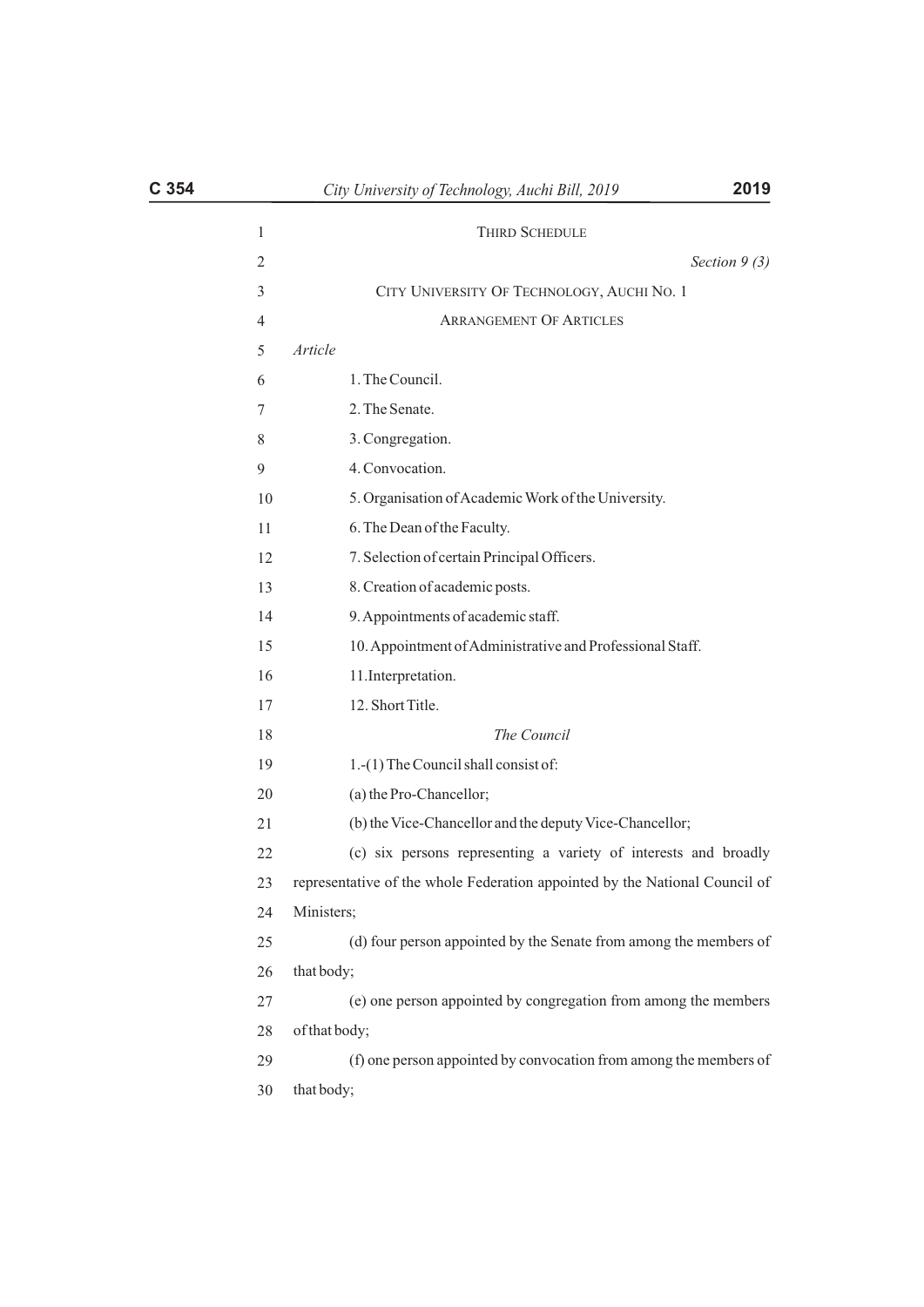| $\mathbf{1}$ | (g) the Permanent Secretary, Federal Ministry of Education or, in                            |
|--------------|----------------------------------------------------------------------------------------------|
| 2            | his absence, such member of his Ministry as may be designated to represent                   |
| 3            | him; and                                                                                     |
| 4            | (h) one person to represent the armed forces of the Federation and                           |
| 5            | the Police Force.                                                                            |
| 6            | (2) Any member of the Council holding office otherwise than in                               |
| 7            | pursuance of paragraph $(l)$ (a), (b), (g) or (h) of this article may, by notice to          |
| 8            | the Council, resign his office.                                                              |
| 9            | (3) A member of the Council holding office otherwise than in                                 |
| 10           | pursuance of paragraph $(1)$ $(a)$ , $(b)$ , $(g)$ or $(h)$ of this article shall, unless he |
| 11           | previously vacates it, vacate that office on the expiration of the period of                 |
| 12           | four years beginning with effect from the 1stof August in the year in which                  |
| 13           | he was appointed.                                                                            |
| 14           | (4) Where a member of the Council holding office otherwise than                              |
| 15           | in pursuance of paragraph $(1)$ (a), (b), (g) or (h) of this article vacates office          |
| 16           | before the expiration of the period aforesaid, the body or person by whom he                 |
| 17           | was appointed may appoint a successor to hold office for the residue of the                  |
| 18           | term of his predecessor.                                                                     |
| 19           | (5) A person ceasing to hold office as a member of the Council                               |
| 20           | otherwise than by the removal for misconduct shall be eligible for re-                       |
| 21           | appointment for only one further period of four years.                                       |
| 22           | (6) The quorum of the Council shall be five at least one of whom                             |
| 23           | shall be a member appointed pursuant to paragraph $(1)$ $(c)$ , $(f)$ , $(g)$ and $(h)$ of   |
| 24           | this article.                                                                                |
| 25           | (7) If the Pro-Chancellor is not present at a meeting of the Council                         |
| 26           | such other member of the Council present at the meeting as the Council may                   |
| 27           | appoint as respects that meeting shall be the chairman at that meeting, and                  |
| 28           | subject to section 4 of the Act and the foregoing provisions of this paragraph,              |
| 29           | the Council may regulate its own procedure.                                                  |
| 30           | (8) Where the Council desires to obtain advice to with respect to                            |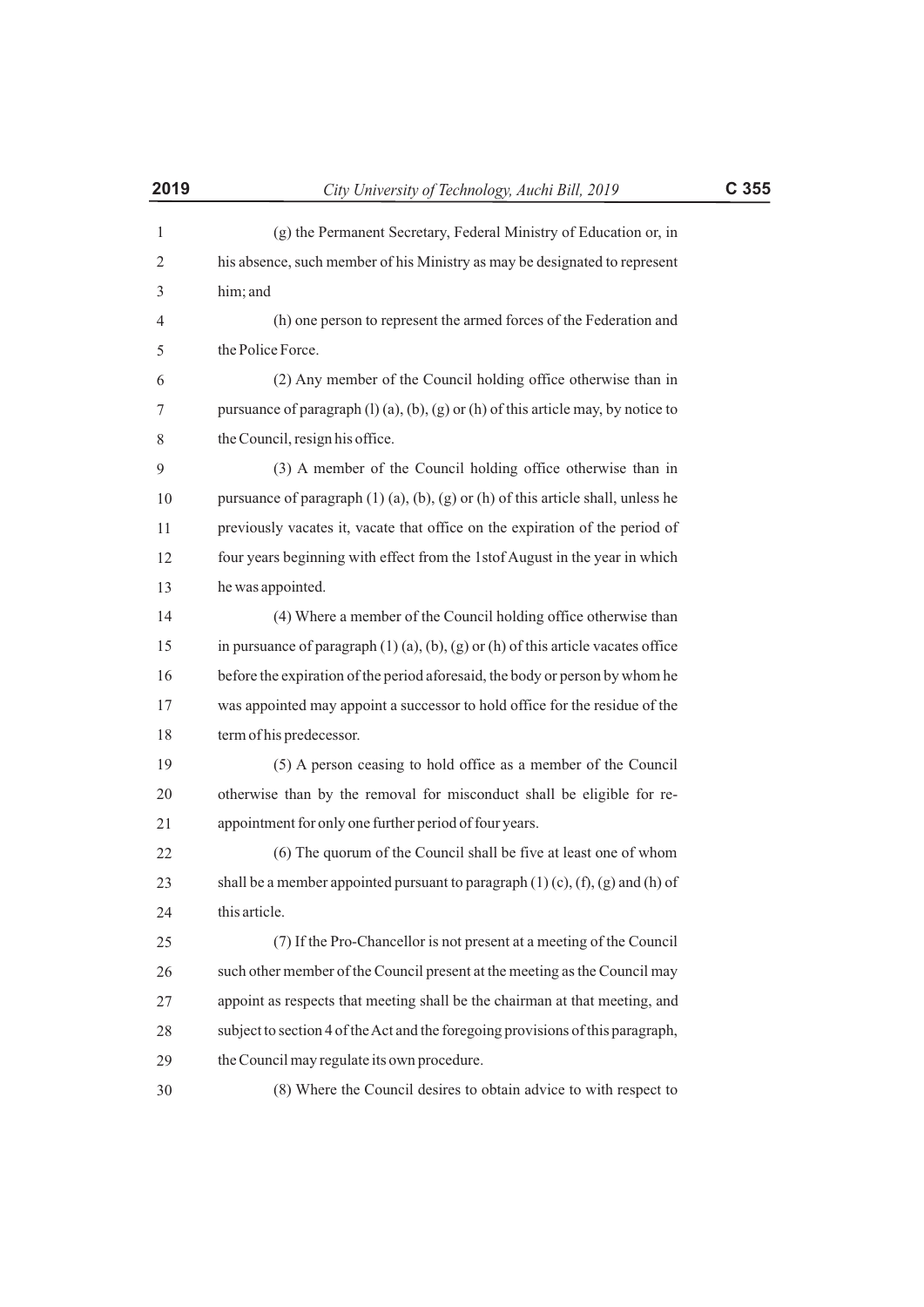| $\mathbf{1}$ | any particular matter, it may co-opt not more than two persons for that purpose; |
|--------------|----------------------------------------------------------------------------------|
| 2            | and the persons co-opted may take part in the deliberations of the Council at    |
| 3            | any meeting but shall not be entitled to vote.                                   |
| 4            | 2.-(1) The finance and general purposes committee of the Council                 |
| 5            | shall consist of:                                                                |
| 6            | (a) the Pro-Chancellor, who shall be the chairman of the Committee at            |
| 7            | any meeting at which he is present;                                              |
| 8            | (b) the Vice-Chancellor and the deputy Vice-Chancellor;                          |
| 9            | (c) six other members of the Council appointed by the Council, two of            |
| 10           | whom shall be selected from among the four members of the Council                |
| 11           | appointed by the Senate and one member appointed to Council by the               |
| 12           | Congregation;                                                                    |
| 13           | (d) the Permanent Secretary, Federal Ministry of Finance or, in his              |
| 14           | absence, such member of his Ministry shall as may be designated to represent     |
| 15           | him.                                                                             |
| 16           | (2) The quorum of the Committee shall be five.                                   |
| 17           | (3) Subject to any directions given by the Council, the Committee                |
| 18           | may regulate its own procedure.                                                  |
| 19           | The Senate                                                                       |
| 20           | 3.-(1) The Senate shall consist of:                                              |
| 21           | (a) the Vice-Chancellor and the Deputy Vice-Chancellor;                          |
| 22           | (b) the Deans of the several Faculties;                                          |
| 23           | (c) the Directors of the several Institutes;                                     |
| 24           | (d) the Professors;                                                              |
| 25           | (e) the Librarian;                                                               |
| 26           | (f) the persons for the time being holding such appointments on the              |
| 27           | staff of the University as may be specified by the Vice-Chancellor; and          |
| 28           | (g) such teachers (of seniors lecturer rank and above and not being              |

more than two in respect of each faculty) as may be elected from among the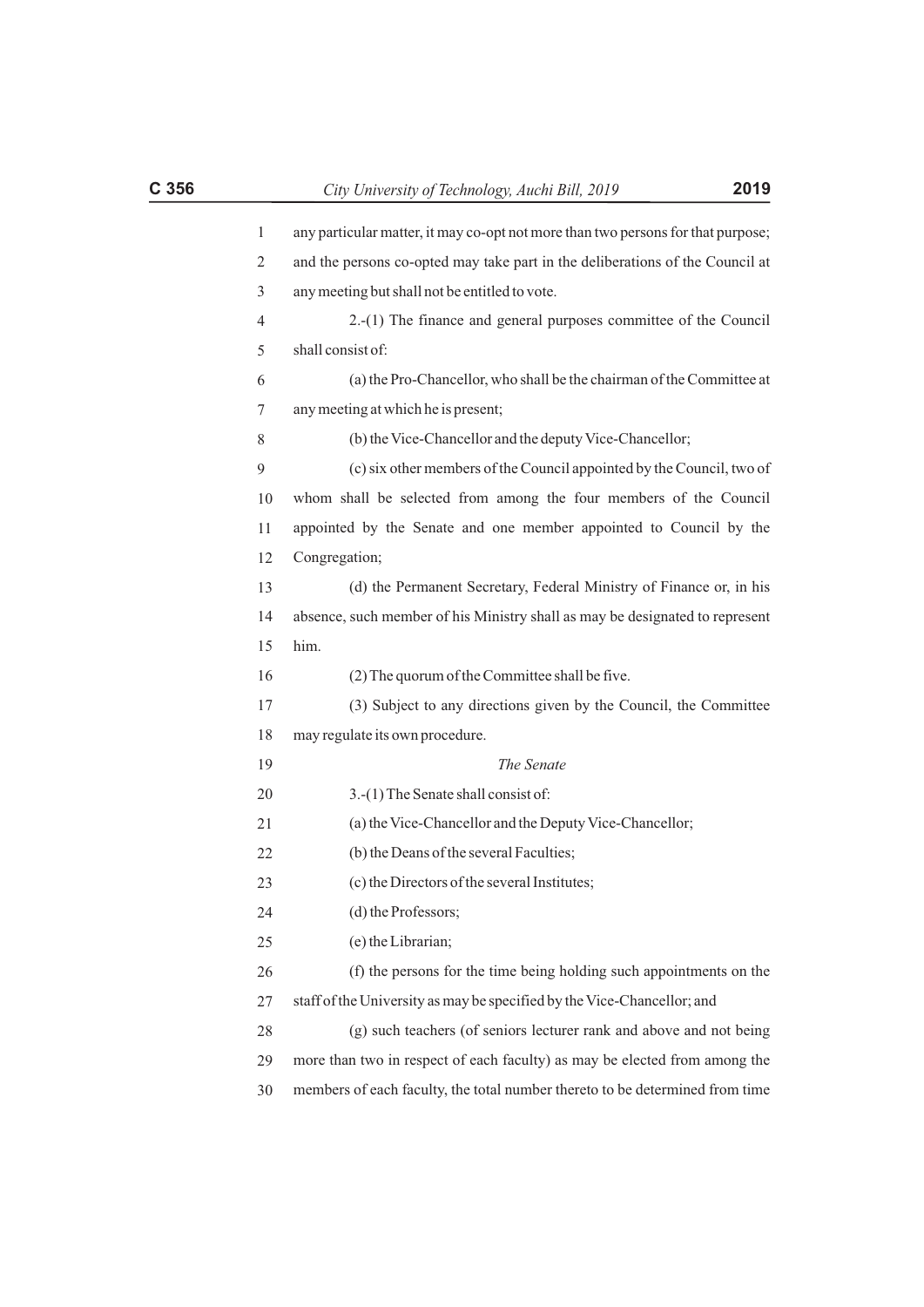| 1  | to time by the Senate; and                                                      |
|----|---------------------------------------------------------------------------------|
| 2  | (h) such persons, not exceeding two in number, whether or not                   |
| 3  | members of the University, as may be appointed by the Senate to be              |
| 4  | members of the Senate.                                                          |
| 5  | (2) The Vice-Chancellor shall be the chairman at all meetings of the            |
| 6  | Senate when he is present; and in his absence such other member of the          |
| 7  | Senate present at the meeting as the Senate may appoint for that meeting,       |
| 8  | shall be the chairman at the meeting.                                           |
| 9  | (3) The quorum of the Senate shall be one-quarter (or the nearest               |
| 10 | whole number less than one-quarter); and subject to paragraph (2) of this       |
| 11 | article, the Senate may regulate its own procedure.                             |
| 12 | (4) An elected member may, by notice to the Senate, resign his                  |
| 13 | office.                                                                         |
| 14 | (5) Subject to paragraph (7) of this article, there shall be elections          |
| 15 | for the selection of elected members which shall be held in the prescribed      |
| 16 | manner on such day in the month of May or June in each year as the Vice-        |
| 17 | Chancellor may from time to time determine.                                     |
| 18 | (6) An elected member shall hold office for the period of two years             |
| 19 | beginning with 1st August in the year of his election, and may be a candidate   |
| 20 | at any election held in pursuance of paragraph (5) above in the year in which   |
| 21 | his period of office expires, so however that no person shall be such a         |
| 22 | candidate if at the end of his current period of office he would have held      |
| 23 | office as an elected member for a continuous period of six years or would       |
| 24 | have so held office if he had not resigned it.                                  |
| 25 | (7) No election shall be held in pursuance of this article in any year          |
| 26 | if the number specified in the certificate given in pursuance of paragraph(9)   |
| 27 | of this article does not exceed by more than one the figure which is thrice the |
| 28 | number of those elected members holding office on the date of the certificate   |
| 29 | who do not vacate office during that year in pursuance of paragraph (6) of      |
| 30 | this article; but for the avoidance of doubt it is hereby declared that no      |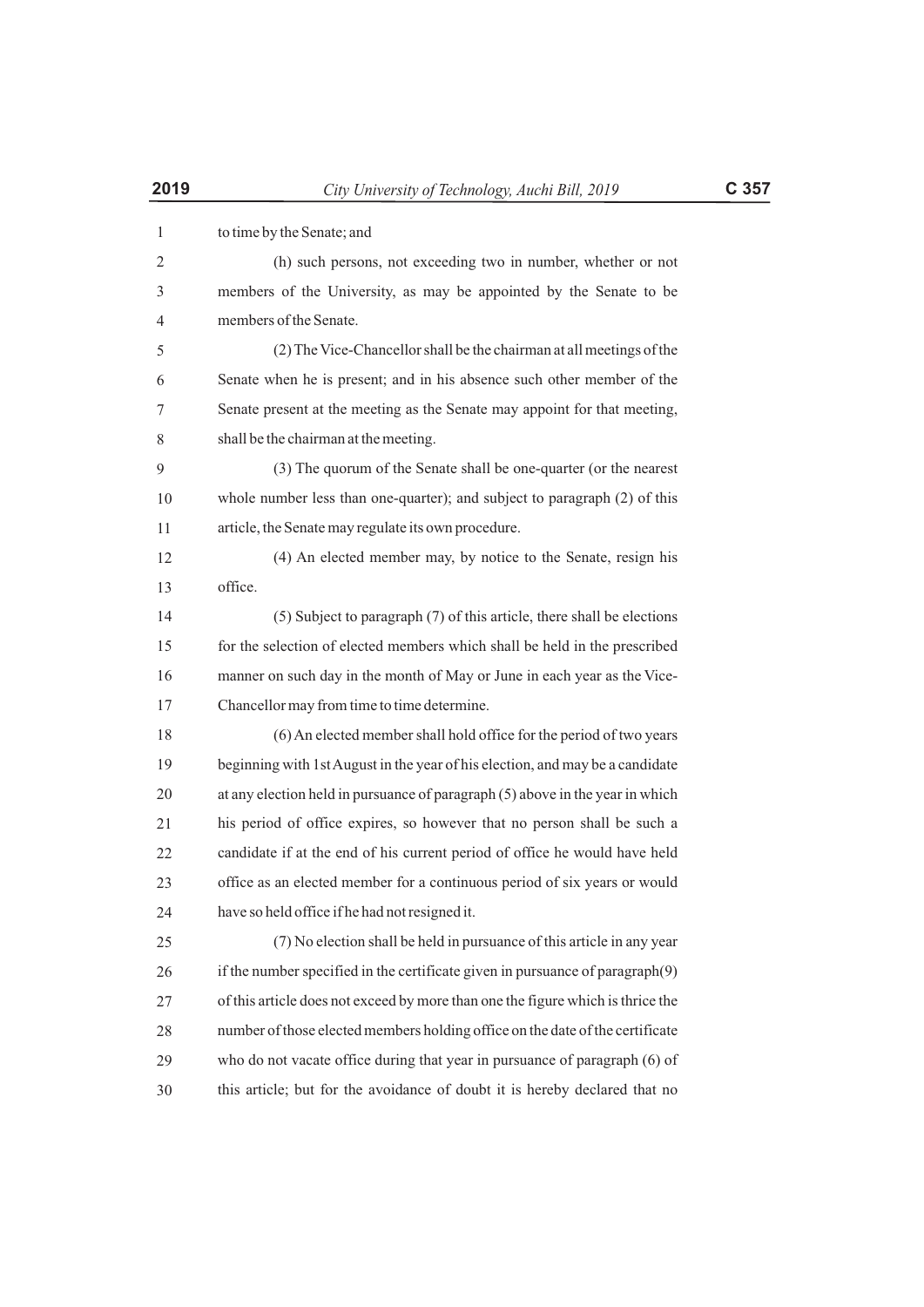| $\mathbf{1}$ | person shall be precluded from continuing in or taking office as an elected        |
|--------------|------------------------------------------------------------------------------------|
| 2            | member by reason only of a reduction in the total of non-elected members           |
| 3            | occurring on or after 30th April in any year in which he is to continue in or take |
| 4            | office as an elected member.                                                       |
| 5            | (8) If so requested in writing by any ten members of the Senate, the               |
| 6            | vice- chancellor, or in his absence a person duly appointed by him, shall          |
| 7            | convene a meeting of the Senate to be held not later than the tenth day            |
| 8            | following that on which the request was received.                                  |
| 9            | (9) In this article, "total of non-elected members" means, as respects             |
| 10           | any year, such number as may be certified by the Vice-Chancellor on the 30         |
| 11           | April of that year to be the number of persons holding office as members of the    |
| 12           | Senate on that day otherwise than as elected members.                              |
| 13           | The Congregation                                                                   |
| 14           | 4.-(1) Congregation shall consist of:                                              |
| 15           | (a) the Vice-Chancellor;                                                           |
| 16           | (b) the full time members of the academic staff;                                   |
| 17           | (c) the Registrar;                                                                 |
| 18           | (d) the Bursar; and                                                                |
| 19           | (e) every member of the administrative staff who holds a degree of                 |
| 20           | any university recognised for the purposes of this statute by the Vice-            |
| 21           | Chancellor, not being an honorary degree.                                          |
| 22           | (2) Subject to section 4 of the Act, the Vice-Chancellor shall be the              |
| 23           | chairman at all meetings of congregation when he is present; and in his absence    |
| 24           | such other member of congregation present at the meeting as congregation may       |
| 25           | appoint for that meeting, shall be the chairman at the meeting.                    |
| 26           | (3) The quorum of the congregation shall be one-third (or the whole                |
| 27           | number nearest to one-third) of the total number of members of members of the      |
| 28           | congregation or fifty, whichever is less.                                          |
| 29           | (4) A certificate signed by the Vice-Chancellor specifying:                        |
| 30           | (a) the total number of members of congregation for the purposes of                |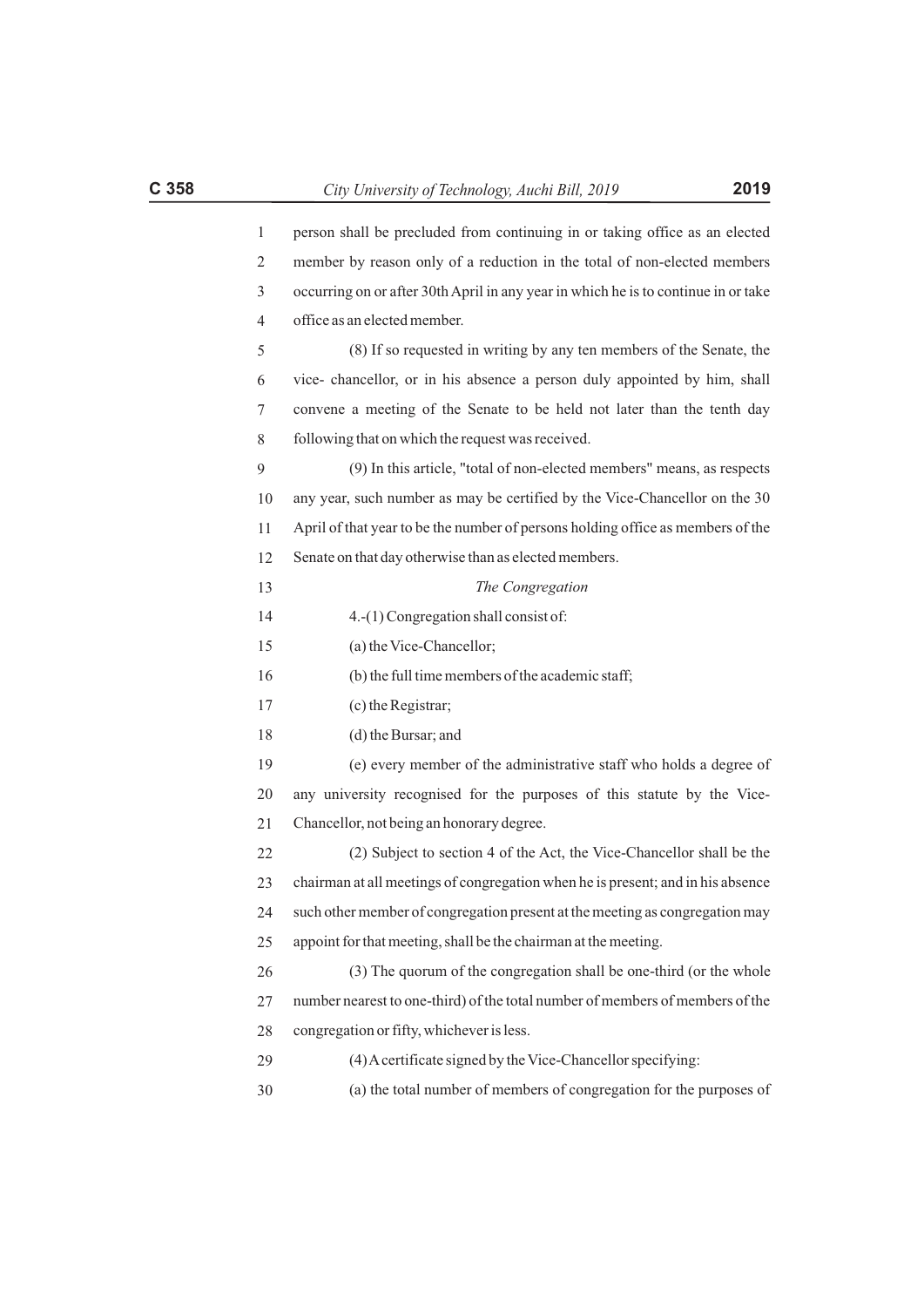| $\mathbf{1}$ | any particular meeting or meetings of congregation; or                         |
|--------------|--------------------------------------------------------------------------------|
| 2            | (b) the names of the persons who are members of congregation                   |
| 3            | during a particular period;                                                    |
| 4            | shall be conclusive evidence of that number or, as the case may be, of the     |
| 5            | names of those persons.                                                        |
| 6            | (5) Subject to the foregoing provisions of this article, congregation          |
| 7            | may regulate its own procedure.                                                |
| 8            | (6) Congregation shall be entitled to express by resolution or                 |
| 9            | otherwise its opinion on all matters affecting the interest and welfare of the |
| 10           | University and shall have such other functions in addition to the function of  |
| 11           | electing a member of the Council, as may be provided by statute or             |
| 12           | regulations.                                                                   |
| 13           | The Convocation                                                                |
| 14           | 5.-(1) Convocation shall consist of:                                           |
| 15           | (a) the officers of the University mentioned in the First Schedule to          |
| 16           | the Act;                                                                       |
| 17           | (b) all teachers within the meaning of the Act; and                            |
| 18           | (c) all other persons whose names are registered in accordance with            |
| 19           | paragraph (2) of this article.                                                 |
| 20           | (2) A person shall be entitled to have his name registered as a                |
| 21           | member of convocation if-                                                      |
| 22           | (a) he is either a graduate of the University or a person satisfying           |
| 23           | such requirements as may be prescribed for the purposes of this paragraph;     |
| 24           | and                                                                            |
| 25           | (b) he applies for the registration of his name in the prescribed              |
| 26           | manner and pays the prescribed fees;                                           |
| 27           | and regulations shall provide for the establishment and maintenance of a       |
| 28           | register for the purposes of this paragraph and, subject to paragraph (3)      |
| 29           | below, may provide for the payment from time to time of further fees by        |
| 30           | persons whose names are on the register and for the removal from the           |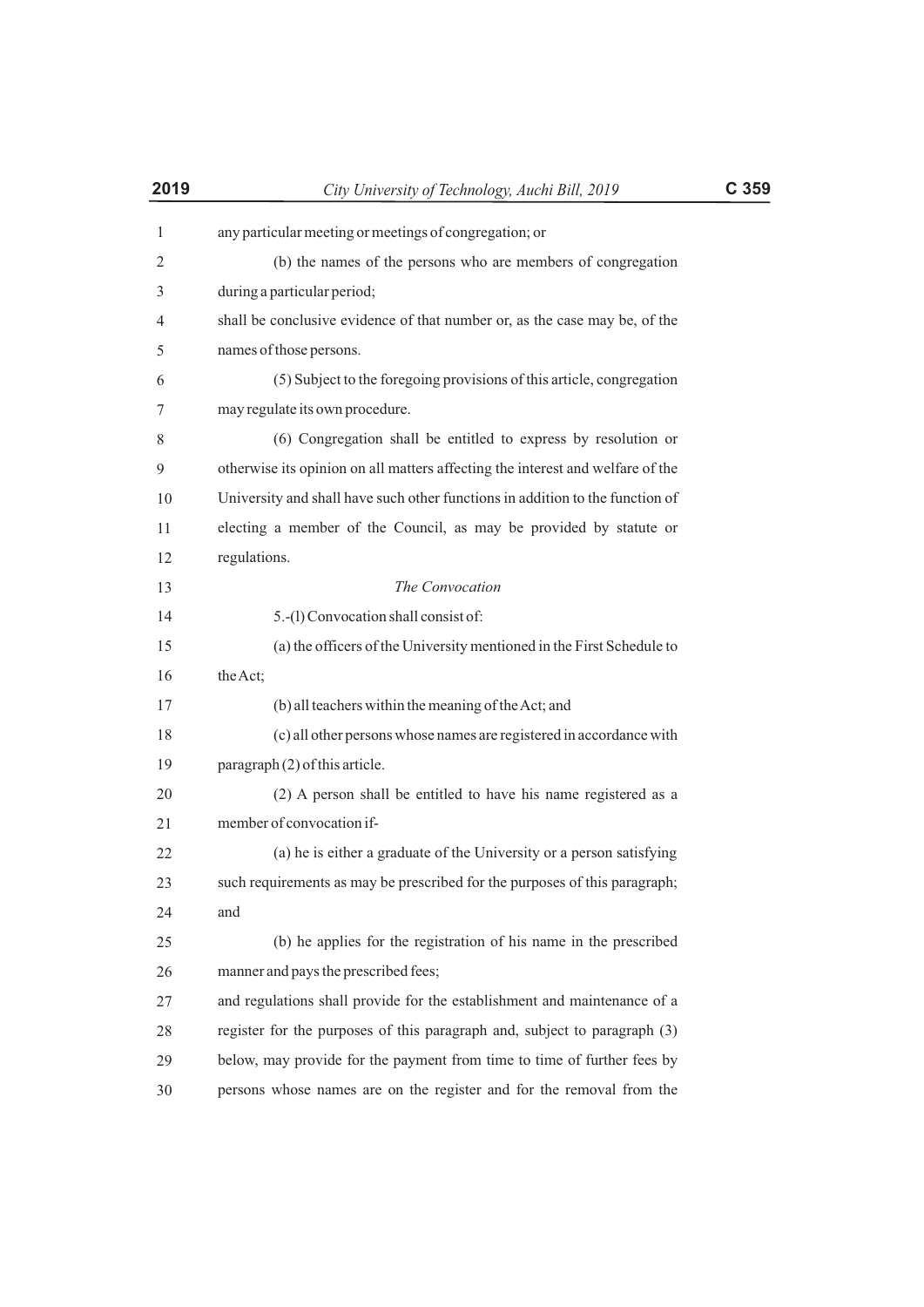| register of the name of any person who fails to pay those fees.                    |
|------------------------------------------------------------------------------------|
| (3) The person responsible for maintaining the register shall, without             |
| the payment of any fees, ensure that the names of all persons who are for the      |
| time being members of convocation by virtue of paragraph $(1)(a)$ or $(b)$ of this |
| article are entered and retained on the register.                                  |
| (4) A person who reasonably claims that he is entitled to have his                 |
| name on the register shall be entitled on demand to inspect the register, or a     |
| copy of the register at the principal offices of the University at all reasonable  |
| times.                                                                             |
| (5) The register shall, unless the contrary is proved, be sufficient               |
| evidence that any person named therein is, and that any person not named           |
| therein is not, a member of convocation; but for the purpose of ascertaining       |
| whether a particular person was such a member on a particular date, any entries    |
| in and deletions from the register made on or after that shall be disregarded.     |
| (6) The quorum of convocation shall be fifty or one-third (or the                  |
| whole number nearest to one-third) of the total number of members of               |
| convocation, whichever is less.                                                    |
| (7) Subject to section 4 of the Act, the Vice-Chancellor shall be                  |
| chairman at all meetings of convocation when he is present, and in his absence     |
| the Vice Chancellor shall be the chairman at the meeting.                          |

21 22 (8) Convocation shall have such functions, in addition to the function of appointing a member of the Council, as may be provided by statute

23 *Organisation of Faculties and Branches thereof*

24 25 6. Each faculty shall be divided into such number of branches as may be prescribed.

26 27 28 7.-(1) There shall be established in respect of each faculty a faculty board, which, subject to the provisions of this Statute, and subject to the directions of the Vice-Chancellor, shall:

29 30 (a) regulate the teaching and study of, and the conduct of examinations connected with, the subjects assigned to the faculty;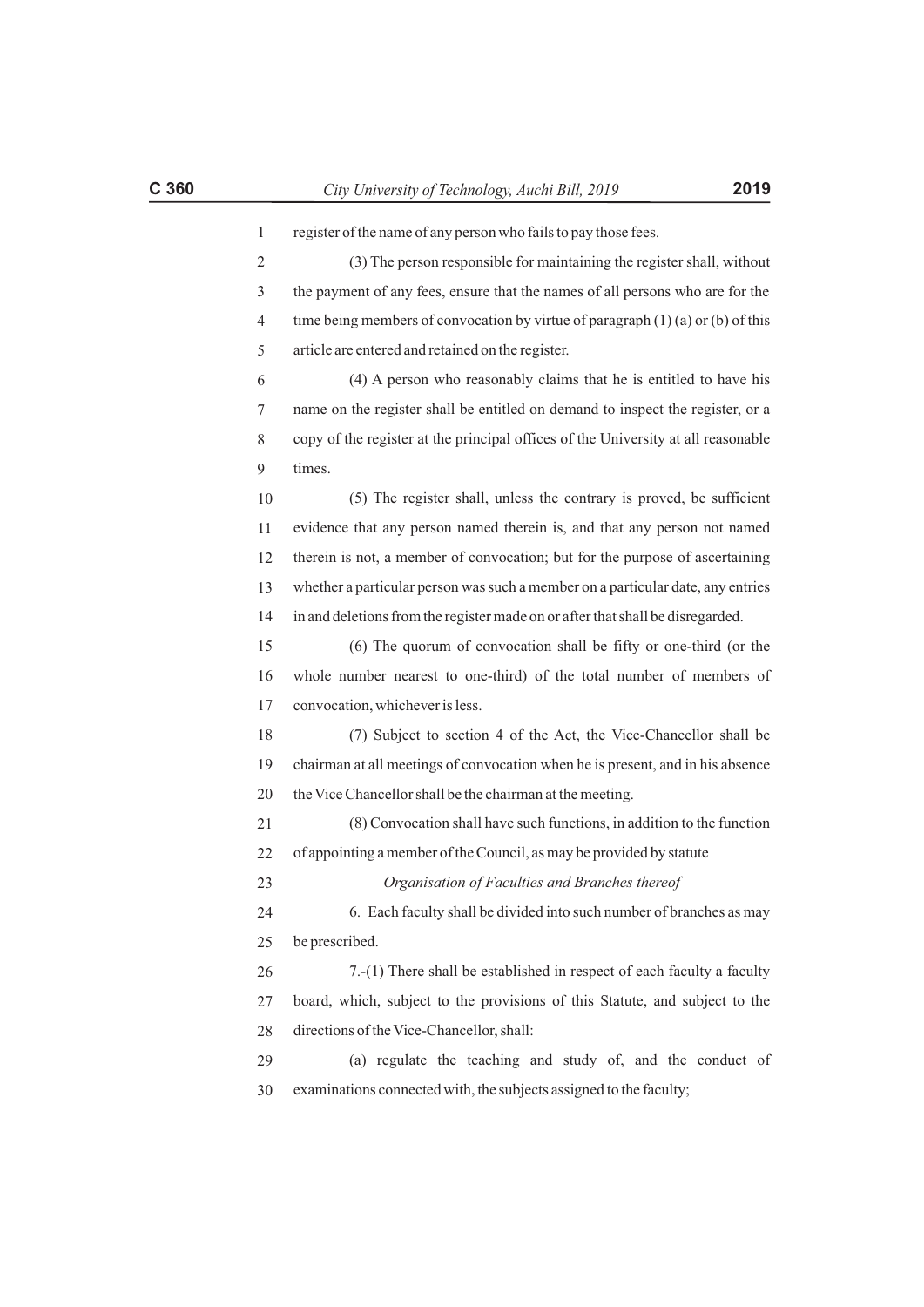| 2019         | City University of Technology, Auchi Bill, 2019                               | C 361 |
|--------------|-------------------------------------------------------------------------------|-------|
| $\mathbf{1}$ | (b) deal with any other matter assigned to it by the statute or by the        |       |
| 2            | Vice-Chancellor or by the Senate; and                                         |       |
| 3            | (c) advise the Vice-Chancellor or the Senate on any matter referred           |       |
| 4            | to it by the Vice-Chancellor or the Senate.                                   |       |
| 5            | (2) Each faculty board shall consist of:                                      |       |
| 6            | (a) the Vice-Chancellor;                                                      |       |
| 7            | (b) the persons severally in charge of the branches of the faculty;           |       |
| 8            | (c) such of the teachers assigned to the faculty and having the               |       |
| 9            | prescribed qualifications as the board may determine; and                     |       |
| 10           | (d) such persons whether or not members of the University as the              |       |
| 11           | board may determine with the general or special approval of the Senate.       |       |
| 12           | (3) The quorum of the board shall be eight members or one-quarter             |       |
| 13           | (whichever is greater) of the members for the time being of the board; and    |       |
| 14           | subject to the provisions of this statute and to any provisions made by       |       |
| 15           | regulations in that behalf, the board may regulate its own procedure.         |       |
| 16           | The Dean of the Faculty                                                       |       |
| 17           | 8.-(1) The dean of a faculty shall be a professor elected by the              |       |
| 18           | faculty board and each dean shall hold office for years. He will be eligible  |       |
| 19           | for re-election for another term of two years after which he may not be       |       |
| 20           | elected again until two years have elapsed.                                   |       |
| 21           | (2) If there is no professor in a faculty, the office of the dean of the      |       |
| 22           | faculty shall be held in rotation by members of the faculty holding the ranks |       |
| 23           | of reader or senior lecturer on the basis of seniority as determined by the   |       |
| 24           | statute.                                                                      |       |
| 25           | (3) The dean shall be the chairman at all meetings of the faculty             |       |
| 26           | board when he is present and he shall be a member of all committees and       |       |
| 27           | other boards appointed by the faculty.                                        |       |
| 28           | (4) The dean of a faculty shall exercise general superintendence              |       |
| 29           | over the academic and administrative affairs of the faculty. It shall be the  |       |
| 30           | function of the dean to present to convocation for the conferment of degrees  |       |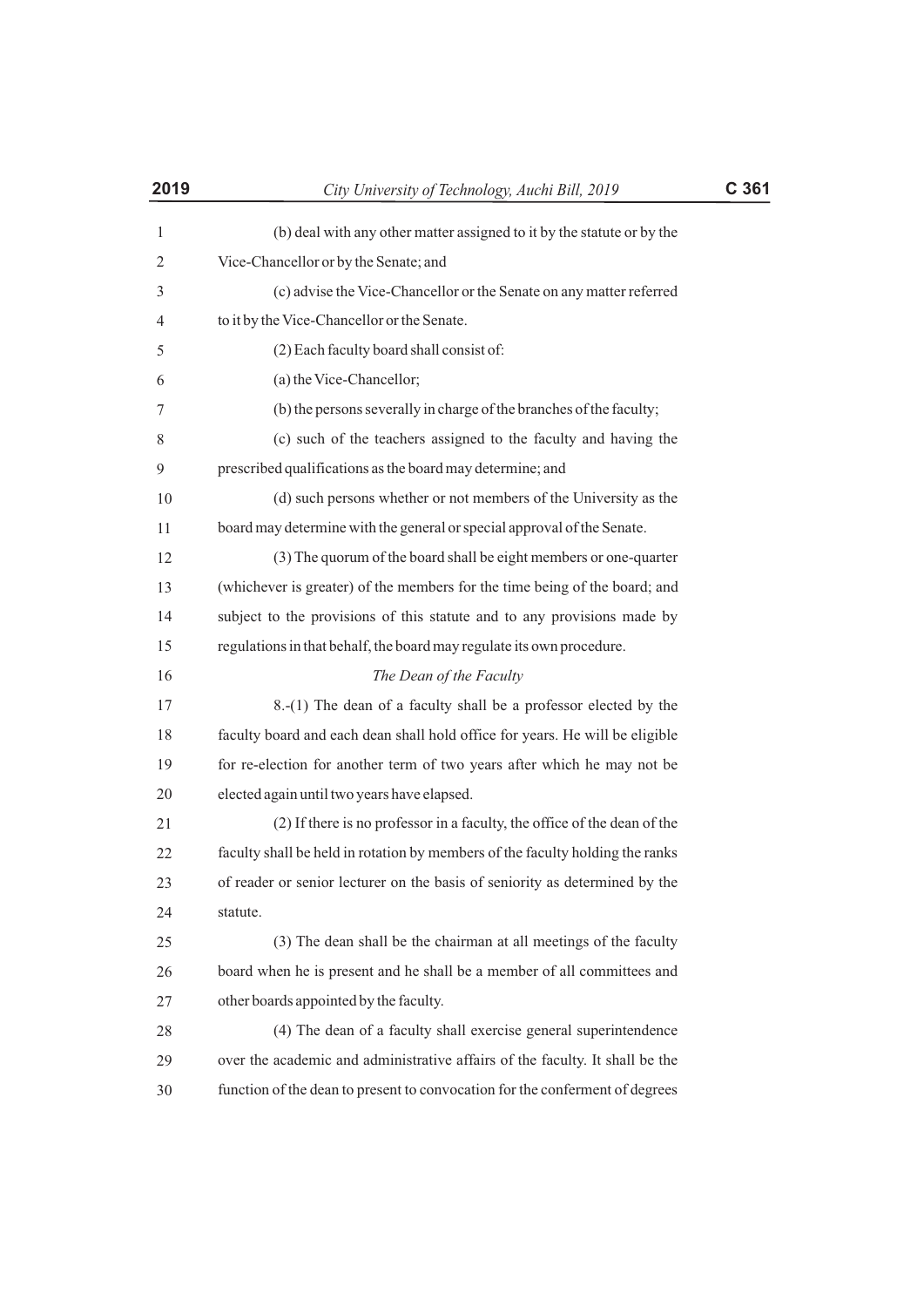| persons who have qualified for the degrees of the University at examinations   |
|--------------------------------------------------------------------------------|
| held in the branches of learning for which responsibility is allocated to that |
| faculty.                                                                       |

4 5 6 7 (5) There shall be a committee to be known as the committee of deans consisting of all the deans of the several faculties and that committee shall advise the Vice-Chancellor on all academic matters and on particular matters referred to the University Council by Senate.

8 9 10 11 12 13 14 15 16 17 18 19 20 21 22 23 24 25 26 27 28 29 30 (6) The dean of a faculty may be removed from office for good cause by the faculty board after a vote would have been taken at a meeting of the board, and in the event of a vacancy occurring following the removal of a dean, an acting dean may be appointed by the Vice-Chancellor provided that at the next faculty board meeting an election shall held for a new dean. (7) In this article, "good cause" has the same meaning as in section 15 (3) of the Act. *Selection of certain Principal Officers* 9.-(1) When a vacancy occurs in the office of the Registrar, Bursar, Librarian, or Director of Works, a selection board shall be constituted by the Council and shall consist of: (a) the Pro-Chancellor; (b) the Vice-Chancellor; (c) two members appointed by the Council, not being members of the Senate; and (d) two members appointed by the Senate. (2) The selection board, after making such inquiries as it thinks fit, shall recommend a candidate to the Council for appointment to the vacant office; and after considering the recommendation of the board the Council may make an appointment to that office. *Creation of Academic Posts* 10. Recommendations for the creation of posts other than those mentioned in article 9 of this Statute shall be made by the Senate to the Council

1 2 3